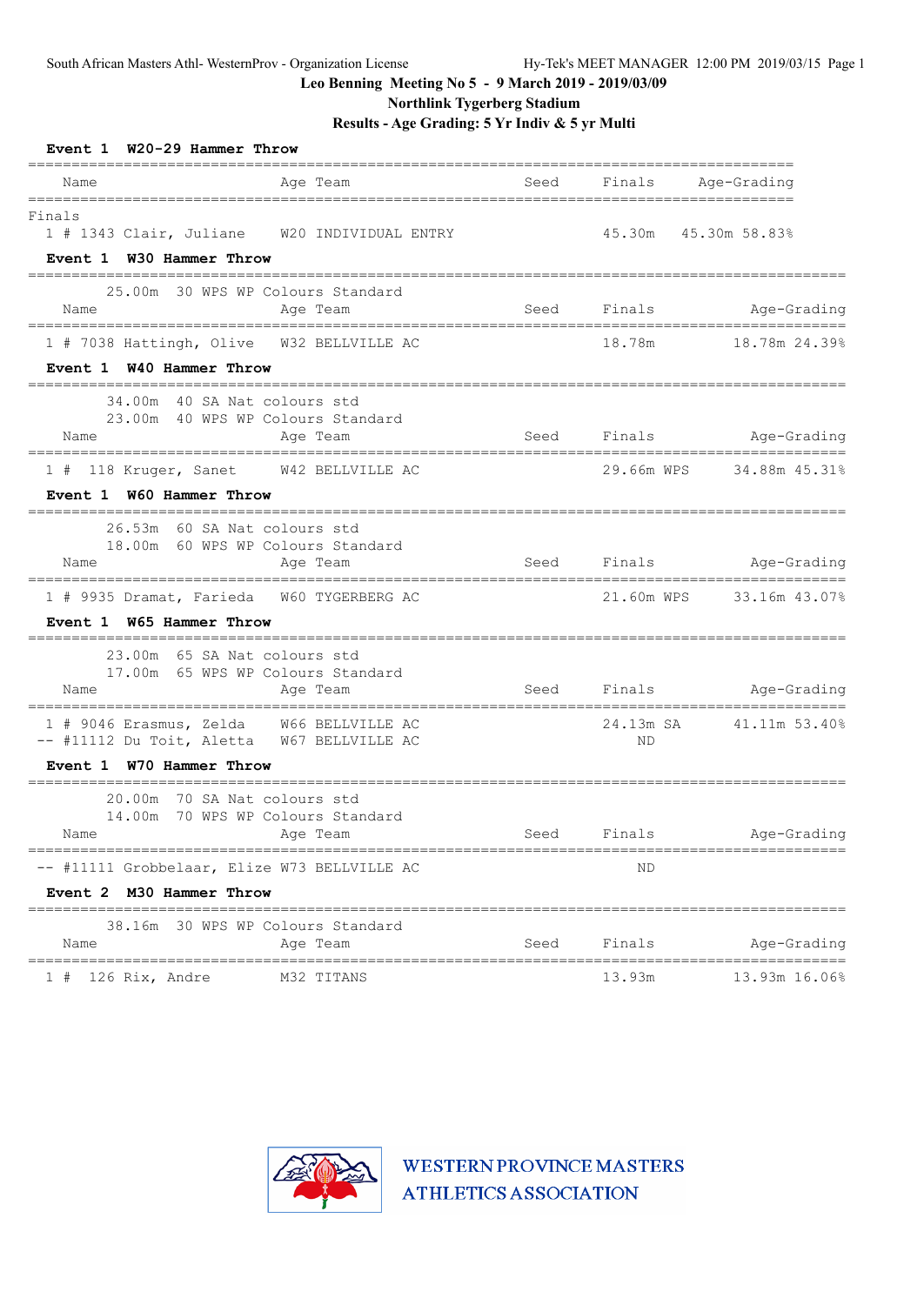**Northlink Tygerberg Stadium**

**Results - Age Grading: 5 Yr Indiv & 5 yr Multi**

| Event 2 M35 Hammer Throw                                                                              |      |                       |                                            |                         |
|-------------------------------------------------------------------------------------------------------|------|-----------------------|--------------------------------------------|-------------------------|
| 45.00m 35 SA Nat colours std<br>32.00m 35 WPS WP Colours Standard<br>Age Team<br>Name                 |      | Seed                  |                                            | Finals Age-Grading      |
| 1 # 4342 Wiener, Shukri M37 PINELANDS AC<br>Event 2 M65 Hammer Throw                                  |      |                       | 32.83m WPS                                 | 33.81m 38.99%           |
| 38.00m 65 SA Nat colours std<br>25.00m 65 WPS WP Colours Standard<br>Name<br>Age Team                 |      | Seed                  | Finals                                     | Age-Grading             |
| 1 # 9047 Erasmus, Nick M68 BELLVILLE AC<br>Event 2 M70 Hammer Throw                                   |      |                       | 24.90m                                     | 36.49m 42.08%           |
| 35.00m 70 SA Nat colours std<br>24.00m 70 WPS WP Colours Standard<br>Age Team<br>Name                 |      | Seed                  | Finals                                     | Age-Grading             |
| 1 # 9048 Hough, Norman M71 BELLVILLE AC<br>Event 2 M80 Hammer Throw                                   |      |                       | 32.83m WPS                                 | 47.68m 54.97%           |
| 28.00m 80 SA Nat colours std<br>20.00m 80 WPS WP Colours Standard<br>Name<br>Age Team                 |      |                       | Seed Finals Age-Grading                    |                         |
| 1 # 4480 Johnston, Steve M80 PINELANDS AC<br>Event 3 W65 80 Short Hurdles                             |      |                       |                                            | 30.56m SA 57.00m 65.72% |
| 18.00 65 SA Nat colours std<br>19.94 65 WPS WP Colours Standard<br>Name<br>Age Team                   |      |                       | Seed Finals Wind Age-Grading               |                         |
| 1 #14619 Jonkers, Margaret W69 NANTES ATH CLUB<br>W15-19 100 Short Hurdles<br>Event 5                 |      |                       | 15.79 SA 4.8 14.22 85.88%                  |                         |
| =================<br>Age Team<br>Name                                                                 |      | Seed                  | Finals Wind                                | Age-Grading             |
| 1 #20091 du Plessis, Stefa W16 BELLVILLE AC<br>Event 6 M50 100 Short Hurdles                          |      |                       | 4.8<br>15.79                               | 15.80 77.33%            |
| 16.50 50 SA Nat colours std<br>21.24 50 WPS WP Colours Standard<br>Name<br>Age Team                   | Seed | Finals                | Wind<br>Age-Grading                        |                         |
| 1 # 6869 Russell, Scott<br>M50 CAPE PEN UNIVERS<br>2 # 7882 Christians, Alwyn M52 SA DEFENCE FORCE AC |      | 15.45 SA<br>20.54 WPS | 6.1<br>14.84 86.99%<br>6.1<br>19.73 65.43% |                         |

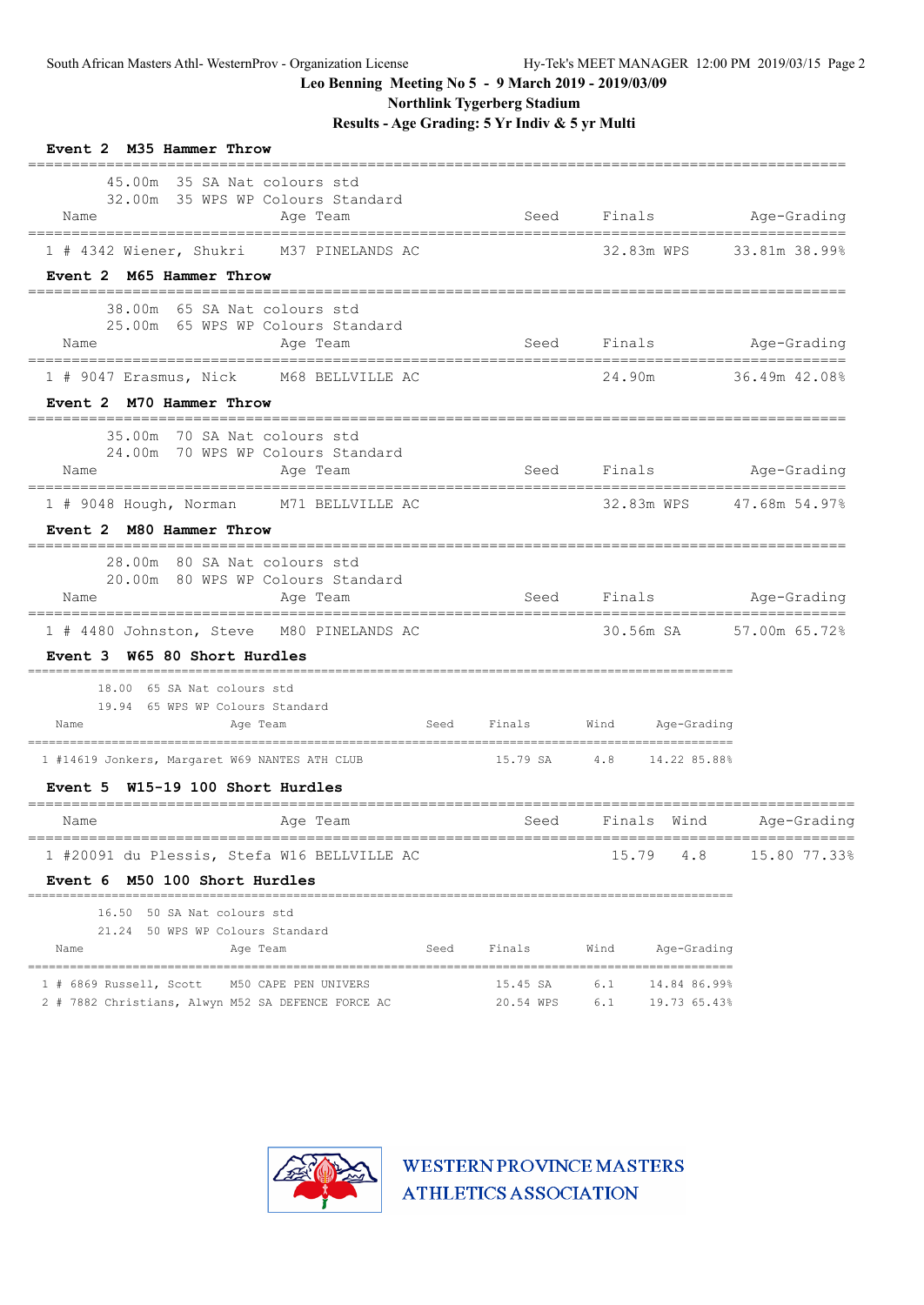**Northlink Tygerberg Stadium**

### **Results - Age Grading: 5 Yr Indiv & 5 yr Multi**

|                                                | ========             |                       |                             |              | ================                   |
|------------------------------------------------|----------------------|-----------------------|-----------------------------|--------------|------------------------------------|
| Name<br>------------------------------------   | Age Team             | Seed                  | Finals<br>================= | Wind         | Age-Grading<br>------------------- |
| 19 Madini, Azile<br>1#                         | M19 UNIVERSITY WESTE |                       | 14.91                       | 3.3          | 14.92 86.59%                       |
| 2 #20972 Ryan, Ashton                          | M18 UNIVERSITY WESTE |                       | 14.98                       | 3.3          | 14.99 86.18%                       |
| 3 #20107 Grunewald, Jarrod M18 BELLVILLE AC    |                      |                       | $15.33$ $3.3$               |              | 15.34 84.21%                       |
| 4 #20438 Van Ster, Hubeid M17 BELLVILLE AC     |                      |                       | 15.37 3.3                   |              | 15.38 83.99%                       |
| 5 #12354 Field, Jamie                          | M17 ULTRA AC         |                       | $16.71$ 3.3                 |              | 16.72 77.26%                       |
| 6 #20498 Kandaya, Hanif M16 BELLVILLE AC       |                      |                       | $19.69$ $3.3$               |              | 19.70 65.57%                       |
| Event 7 M20-29 110 Short Hurdles               |                      |                       |                             |              |                                    |
| Name                                           | Age Team             | Seed                  | Finals                      | Wind         | Age-Grading                        |
| 1 #15411 Riddles, Darren                       | M20 BELLVILLE AC     |                       | 14.81                       | 3.3          | 14.82 87.17%                       |
| 2 # 146 Theunis, Elgar M23 ULTRA AC            |                      |                       |                             | 16.33 3.3    | 16.34 79.06%                       |
| Event $8$ W15-19 Shot Put                      |                      |                       |                             |              |                                    |
| Name                                           | Age Team             | Seed                  | Finals                      |              | Age-Grading                        |
|                                                |                      |                       |                             |              |                                    |
| 1 #20813 Sophile, Sibongil W15 GUGULETHU AC    |                      |                       | 8.17m                       | 8.17m 36.10% |                                    |
| Event 8 W30 Shot Put                           |                      |                       |                             |              |                                    |
| 8.03m 30 WPS WP Colours Standard               |                      |                       |                             |              |                                    |
| Name                                           | Age Team             | Seed                  | Finals                      |              | Age-Grading                        |
| 1 # 7038 Hattingh, Olive W32 BELLVILLE AC      |                      |                       | 5.57m                       |              | $5.57m$ 24.61%                     |
| Event 8 W40 Shot Put                           |                      |                       |                             |              |                                    |
| 10.23m 40 SA Nat colours std                   |                      |                       |                             |              |                                    |
| 8.60m 40 WPS WP Colours Standard               |                      |                       |                             |              |                                    |
| Name                                           | Age Team             | Seed                  | Finals                      |              | Age-Grading                        |
|                                                |                      |                       |                             |              |                                    |
| 1 # 118 Kruger, Sanet                          | W42 BELLVILLE AC     |                       | 9.37m WPS                   |              | 10.40m 45.95%                      |
| 2 #13117 Steenkamp, Ramona W40 EERSTERIVIER AC |                      |                       | 6.96m                       |              | 7.72m 34.13%                       |
| Event 8 W60 Shot Put                           |                      | --------------------- |                             |              | ---------------------              |
| 9.00m 60 SA Nat colours std                    |                      |                       |                             |              |                                    |
| 60 WPS WP Colours Standard<br>6.45m            |                      |                       |                             |              |                                    |
| Name                                           | Age Team             | Seed                  | Finals                      |              | Age-Grading                        |
| 1 # 9935 Dramat, Farieda W60 TYGERBERG AC      |                      |                       |                             |              | 8.38m WPS 12.58m 55.61%            |
| 2 #13286 Stoffberg, Tertia W64 BELLVILLE AC    |                      |                       |                             |              | 6.82m WPS 10.24m 45.26%            |
| Event 8 W65 Shot Put                           |                      |                       |                             |              |                                    |
| 8.10m 65 SA Nat colours std                    |                      |                       |                             |              |                                    |
| 6.00m 65 WPS WP Colours Standard               |                      |                       |                             |              |                                    |
| Name                                           | Age Team             | Seed                  | Finals                      |              | Age-Grading                        |
| 1 # 9046 Erasmus, Zelda W66 BELLVILLE AC       |                      |                       |                             |              | 8.33m SA 13.82m 61.12%             |

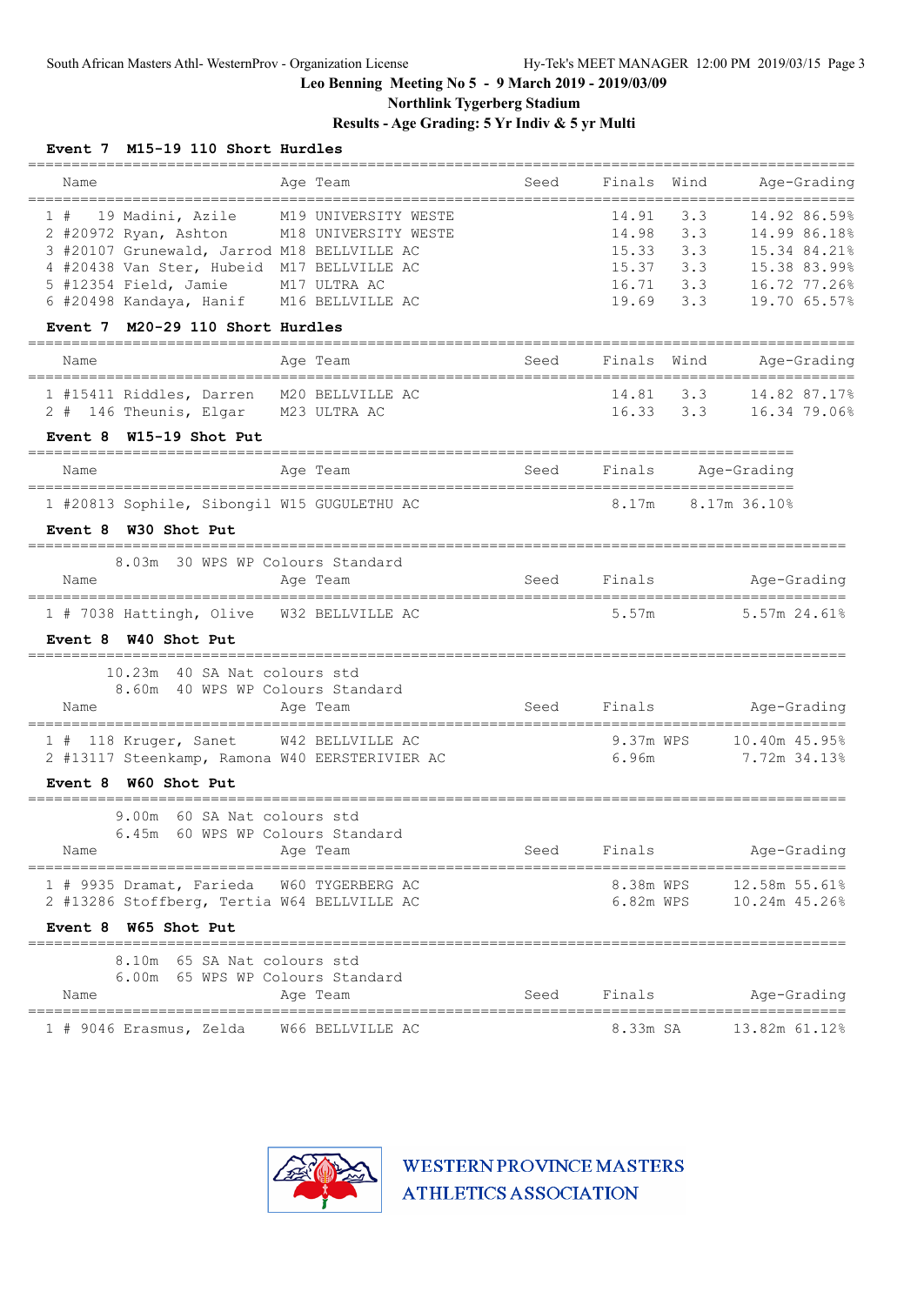South African Masters Athl- WesternProv - Organization License Hy-Tek's MEET MANAGER 12:00 PM 2019/03/15 Page 4

**Leo Benning Meeting No 5 - 9 March 2019 - 2019/03/09**

**Northlink Tygerberg Stadium**

**Results - Age Grading: 5 Yr Indiv & 5 yr Multi**

| Event 8 W65 Shot Put<br>-- #11112 Du Toit, Aletta                                        | W67 BELLVILLE AC     |             | ND                  |                                |
|------------------------------------------------------------------------------------------|----------------------|-------------|---------------------|--------------------------------|
| Event 9 M15-19 Shot Put                                                                  |                      |             |                     |                                |
| Age Team<br>Name                                                                         |                      | Seed        | Finals              | Age-Grading                    |
| 1 #20498 Kandaya, Hanif M16 BELLVILLE AC                                                 |                      |             | 10.18m              | 10.18m 44.03%                  |
| Event 9 M20-29 Shot Put                                                                  |                      |             |                     |                                |
| Age Team<br>Name                                                                         |                      | Seed        |                     | Finals Age-Grading             |
| 1 # 2103 Weir, Zane                                                                      | M23 INDIVIDUAL ENTRY |             | 17.80m              | 17.80m 76.99%                  |
| Event 9 M30 Shot Put                                                                     |                      |             |                     |                                |
| 12.10m 30 WPS WP Colours Standard<br>Name<br>Age Team                                    |                      | Seed        | Finals              | Age-Grading                    |
| 1 # 7048 Sheldon, Lee-Roy M33 BELLVILLE AC<br>$2$ # 126 Rix, Andre<br>M32 TITANS         |                      |             | 9.39m<br>6.72m      | 9.39m 40.618<br>$6.72m$ 29.07% |
| Event 9 M35 Shot Put                                                                     |                      |             |                     |                                |
| 14.00m 35 SA Nat colours std<br>11.50m 35 WPS WP Colours Standard<br>Name<br>Age Team    |                      | Seed Finals |                     | Age-Grading                    |
|                                                                                          |                      |             |                     |                                |
| 1 # 4342 Wiener, Shukri M37 PINELANDS AC<br>Event 9 M40 Shot Put                         |                      |             | 11.37m              | 11.79m 51.01%                  |
| 13.24m 40 SA Nat colours std<br>10.70m 40 WPS WP Colours Standard<br>Name<br>Age Team    |                      | Seed        |                     | Finals Age-Grading             |
| 1 #13288 Lewies, Daniel M40 BELLVILLE AC<br>2 # 3490 Ismail, Keyaam M44 ITHEKO AC        |                      |             | 11.84m WPS<br>8.17m | 13.18m 57.03%<br>9.09m 39.35%  |
| Event 9 M50 Shot Put                                                                     |                      |             |                     |                                |
| 13.32m 50 SA Nat colours std<br>50 WPS WP Colours Standard<br>10.00m<br>Age Team<br>Name |                      | Seed        | Finals              | Age-Grading                    |
|                                                                                          |                      |             |                     |                                |
| $1$ # 2142 Isaacs, Duncan<br>Event 9 M65 Shot Put                                        | M50 NEDBANK WP       |             | 7.07m               | 8.28m 35.83%                   |
| =====================<br>11.33m 65 SA Nat colours std                                    |                      |             |                     |                                |
| 8.50m 65 WPS WP Colours Standard<br>Name<br>Age Team                                     |                      | Seed        | Finals              | Age-Grading<br>==========      |
| 1 # 9047 Erasmus, Nick                                                                   | M68 BELLVILLE AC     |             | 8.76m WPS           | 11.91m 51.56%                  |

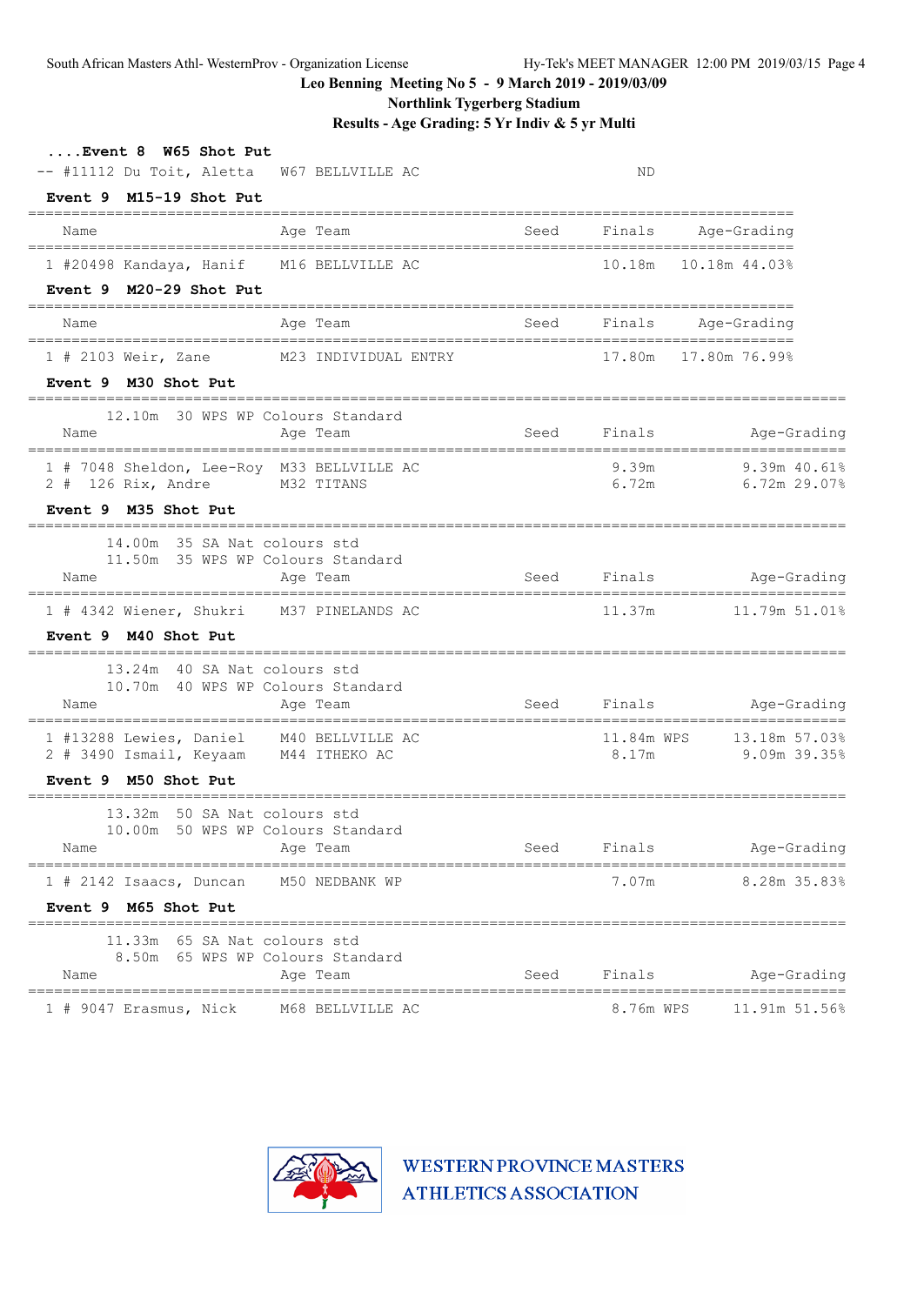**Northlink Tygerberg Stadium**

**Results - Age Grading: 5 Yr Indiv & 5 yr Multi**

| Event 9 M70 Shot Put                                                                                                       |                            |       |                                              |                                            |
|----------------------------------------------------------------------------------------------------------------------------|----------------------------|-------|----------------------------------------------|--------------------------------------------|
| 11.70m 70 SA Nat colours std<br>8.00m 70 WPS WP Colours Standard<br>Age Team<br>Name<br>---------------------------------- | Seed                       |       |                                              | Finals Age-Grading                         |
| 1 # 9048 Hough, Norman<br>M71 BELLVILLE AC                                                                                 |                            |       | 11.67m WPS                                   | 14.94m 64.65%                              |
| Event 9 M80 Shot Put                                                                                                       |                            |       |                                              |                                            |
| 9.30m 80 SA Nat colours std<br>7.00m 80 WPS WP Colours Standard<br>Name<br>Age Team                                        | Seed                       |       |                                              | Finals Age-Grading                         |
| 1 # 4480 Johnston, Steve M80 PINELANDS AC                                                                                  |                            |       | 9.05m WPS                                    | 13.62m 58.92%                              |
| W12-19 200 Meter Dash 200M - WOMEN<br><b>Event 10</b>                                                                      |                            |       |                                              |                                            |
| Age Team<br>Name                                                                                                           | ==============<br>Seed     |       | Finals Wind                                  | Age-Grading                                |
| 1 #20091 du Plessis, Stefa W16 BELLVILLE AC<br>2 # 1345 Genis, Marsune W15 INDIVIDUAL ENTRY                                |                            | 27.03 | 5.0                                          | 27.04 78.95%<br>29.74 5.0 29.75 71.76%     |
| Event $10$ W20-29 200 Meter Dash 200M - WOMEN                                                                              |                            |       |                                              |                                            |
| Age Team<br>Name                                                                                                           | Seed                       |       | Finals Wind                                  | Age-Grading                                |
| 1 # 7260 King, Geraldine W21 UNIVERSITY WESTE<br>2 #10597 Arendse, Caitlin W23 UNIVERSITY OF CA                            |                            | 27.09 |                                              | 5.0 27.10 78.77%<br>27.95 5.0 27.96 76.35% |
| Event 10 W30 200 Meter Dash 200M - WOMEN                                                                                   |                            |       |                                              |                                            |
| 28.14 30 WPS WP Colours Standard<br>Seed<br>Name<br>Age Team                                                               | Finals                     |       | Wind Age-Grading                             |                                            |
| 1 # 6880 Walters, Marike W32 CAPE PEN UNIVERS                                                                              | 26.98 WPS 5.0 26.99 79.10% |       |                                              |                                            |
| 2 # 9932 Van Rensburg, Mar W34 TYGERBERG AC                                                                                | 29.65                      |       | $5.0$ 29.66 71.97%                           |                                            |
| Event 10 W35 200 Meter Dash 200M - WOMEN                                                                                   |                            |       |                                              |                                            |
| 27.38 35 SA Nat colours std<br>28.74 35 WPS WP Colours Standard<br>Name<br>Age Team<br>Seed                                | Finals                     |       | Wind Age-Grading H#                          |                                            |
| 1 #13011 Kotze, Retha W39 BELLVILLE AC                                                                                     | ============<br>29.12      |       | ----------------------<br>3.7 28.26 75.55% 2 |                                            |
| Event 10 W40 200 Meter Dash 200M - WOMEN                                                                                   |                            |       |                                              |                                            |
| 27.72 40 SA Nat colours std                                                                                                |                            |       |                                              |                                            |
| 30.24 40 WPS WP Colours Standard<br>Name<br>Age Team<br>Seed                                                               | Finals                     | Wind  | Age-Grading H#                               |                                            |
| 1 # 8062 Tregonning, Rushd W44 HEWAT ATH CLUB                                                                              | 31.11                      | 3.7   | 29.07 73.42% 2                               |                                            |

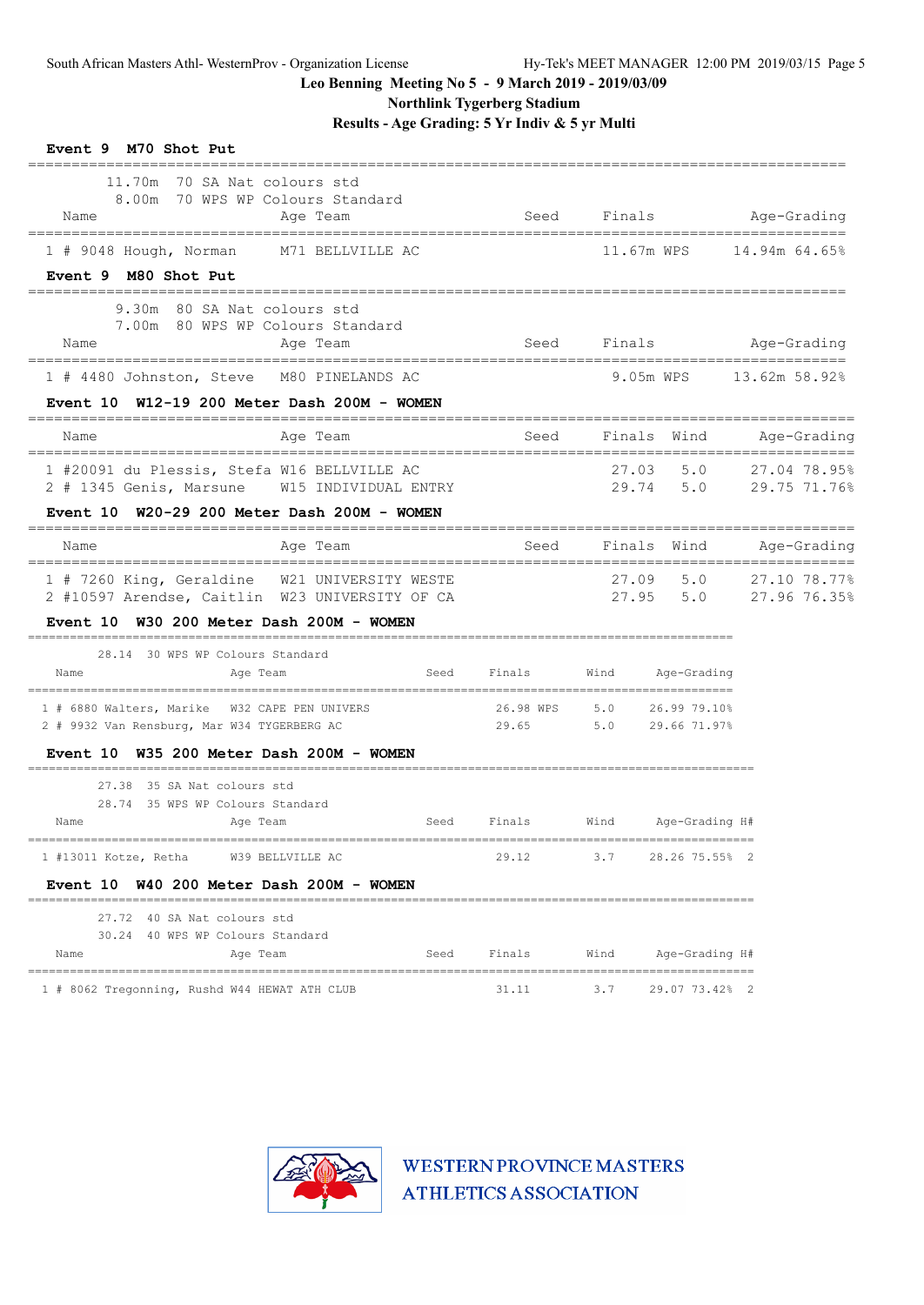**Northlink Tygerberg Stadium**

### **Results - Age Grading: 5 Yr Indiv & 5 yr Multi**

| Event 10 W55 200 Meter Dash 200M - WOMEN        |                  |      |                                 |     |                          |                |                |  |
|-------------------------------------------------|------------------|------|---------------------------------|-----|--------------------------|----------------|----------------|--|
| 31.32 55 SA Nat. colours std                    |                  |      |                                 |     |                          |                |                |  |
| 36.24 55 WPS WP Colours Standard                |                  |      |                                 |     |                          |                |                |  |
| Name                                            | Age Team         |      | Seed Finals Wind Age-Grading H# |     |                          |                |                |  |
| 1 # 7214 Beukes, Ronel W59 LANGEBAAN AC         |                  |      |                                 |     | 30.08 SA 3.7             | 24.86 85.87% 2 |                |  |
| Event 10 W65 200 Meter Dash 200M - WOMEN        |                  |      |                                 |     |                          |                |                |  |
| 36.91 65 SA Nat colours std                     |                  |      |                                 |     |                          |                |                |  |
| 40.24 65 WPS WP Colours Standard                |                  |      |                                 |     |                          |                |                |  |
| Name                                            | Age Team         |      | Seed Finals Wind Age-Grading H# |     |                          |                |                |  |
| 1 #14619 Jonkers, Margaret W69 NANTES ATH CLUB  |                  |      |                                 |     | 41.63 3.7 31.40 67.96% 2 |                |                |  |
| Event 10 W80 200 Meter Dash 200M - WOMEN        |                  |      |                                 |     |                          |                |                |  |
| 50.00 80 SA Nat colours std                     |                  |      |                                 |     |                          |                |                |  |
| Name                                            | Age Team         |      | Seed Finals Wind Age-Grading H# |     |                          |                |                |  |
| 1 #13729 Johnson, Maggie W82 TYGERBERG AC       |                  |      |                                 |     | 53.65 3.7 31.43 67.92% 2 |                |                |  |
| Event 11 M12-19 200 Meter Dash 200M - MEN       |                  |      |                                 |     |                          |                |                |  |
| Name                                            | Age Team         |      | Seed Finals Wind Age-Grading H# |     |                          |                |                |  |
| 1 #20101 De Vos, Mc Donald M19 UNIVERSITY WESTE |                  |      | 23.55                           |     | 3.6 23.56 82.04% 4       |                |                |  |
| 2 #20035 Ismail, Tauriq M16 ITHEKO AC           |                  |      | 23.65                           |     | 3.6 23.66 81.69% 4       |                |                |  |
| 3 #20969 Correia, Jayden M16 UNIVERSITY WESTE   |                  |      | 25.30                           |     | 3.6 25.31 76.36% 4       |                |                |  |
| 4 #20303 Petersen, Ameen M18 TITANS             |                  |      | 26.07                           | 3.6 |                          | 26.08 74.11% 4 |                |  |
| Event 11 M20-29 200 Meter Dash 200M - MEN       |                  |      |                                 |     |                          |                |                |  |
| Name                                            | Age Team         |      | Seed Finals Wind Age-Grading H# |     |                          |                |                |  |
| 1 #13296 Appel, Kyle M20 BELLVILLE AC           |                  |      | 21.78                           | 3.6 |                          | 21.79 88.71% 4 |                |  |
| 2 # 7254 Van der Merwe, Ke M23 ITHEKO AC        |                  |      | 22.27                           |     | 3.0 22.28 86.75% 3       |                |                |  |
| 3 Flagg, Jaden M24 STRAND AC                    |                  |      | 22.44                           |     | 3.6 22.45 86.10% 4       |                |                |  |
| 4 # 7295 Scheepers, Dyllon M21 UNIVERSITY WESTE |                  |      | 22.96                           | 3.0 |                          | 22.97 84.15%   | - 3            |  |
| 5 # 6863 Arendse, Jody M24 CAPE PEN UNIVERS     |                  |      | 23.53                           | 3.0 |                          | 23.54 82.11% 3 |                |  |
| 6 # 9946 Cameron, Kurt M26 TYGERBERG AC         |                  |      | 24.09 3.0                       |     |                          | 24.10 80.20% 3 |                |  |
| 7 #10495 Jambawu, Munashe M22 UNIVERSITY OF CA  |                  |      | 24.16                           | 3.0 |                          | 24.17 79.97% 3 |                |  |
| 8 # 2123 Udu, Pascal                            | M29 TYGERBERG AC |      | 24.54                           | 3.6 |                          | 24.55 78.73% 4 |                |  |
| 9 # 9965 Nare, Kabo M25 TYGERBERG AC            |                  |      | 24.55                           | 3.0 |                          | 24.56 78.70% 3 |                |  |
| 10 # 2101 Mfoutou, Edgar M22 TYGERBERG AC       |                  |      | 25.40                           | 3.0 |                          | 25.41 76.06% 3 |                |  |
| Event 11 M30 200 Meter Dash 200M - MEN          |                  |      |                                 |     |                          |                |                |  |
| 24.24 30 WPS WP Colours Standard                |                  |      |                                 |     |                          |                |                |  |
| Name                                            | Age Team         | Seed | Finals                          |     | Wind                     |                | Age-Grading H# |  |
| 1 # 1350 Engel, Roscoe M30 TYGERBERG AC         |                  |      | 21.53 WPS                       |     | 3.0                      | 21.54 89.74% 3 |                |  |

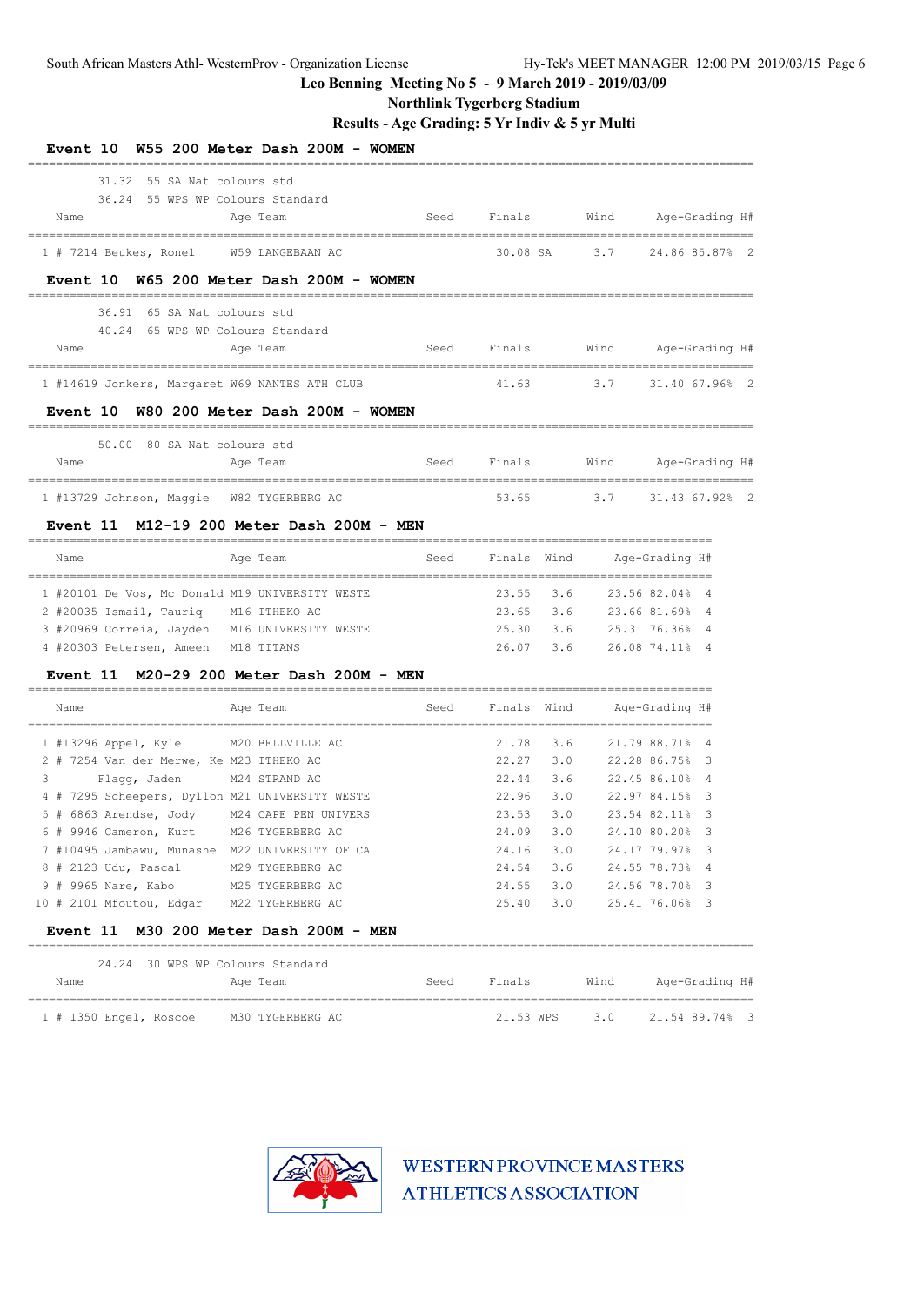**Northlink Tygerberg Stadium**

### **Results - Age Grading: 5 Yr Indiv & 5 yr Multi**

| M35 200 Meter Dash 200M<br><b>Event 11</b><br>MEN                                    |      |                                 |      |                                                       |
|--------------------------------------------------------------------------------------|------|---------------------------------|------|-------------------------------------------------------|
| 22.90<br>35 SA Nat colours std                                                       |      |                                 |      |                                                       |
| 24.44 35 WPS WP Colours Standard                                                     |      |                                 |      |                                                       |
| Name<br>Age Team                                                                     | Seed | Finals                          | Wind | Age-Grading H#                                        |
| 1 #13348 Dreyer, Jonathan M37 ITHEKO AC                                              |      | 22.70 SA                        | 2.6  | 22.33 86.52%<br>2                                     |
| 2 # 7055 Le Grange, Jacobu M38 BELLVILLE AC                                          |      | 25.79                           | 2.6  | 25.37 76.15% 2                                        |
| Event 11 M40 200 Meter Dash 200M - MEN                                               |      |                                 |      |                                                       |
|                                                                                      |      |                                 |      |                                                       |
| 23.42 40 SA Nat colours std<br>25.44 40 WPS WP Colours Standard                      |      |                                 |      |                                                       |
| Name<br>Age Team                                                                     | Seed | Finals                          |      | Wind Age-Grading H#                                   |
| =========                                                                            |      | _______________________________ |      | -------------------------                             |
| $\mathbf{1}$<br>Mentoor, Ricardo M41 WPA                                             |      | 23.54 WPS                       | 2.6  | 22.45 86.07% 2                                        |
| Event 11 M45 200 Meter Dash 200M - MEN                                               |      |                                 |      |                                                       |
| 24.22 45 SA Nat colours std                                                          |      |                                 |      |                                                       |
| 26.44 45 WPS WP Colours Standard                                                     |      |                                 |      |                                                       |
| Name<br>Age Team<br>=====================================                            | Seed | Finals                          | Wind | Age-Grading H#<br>=================================== |
| 1 #13836 Basson, Marius M46 ORANJERIVIER AK                                          |      | 24.64 WPS                       | 2.6  | 22.76 84.90% 2                                        |
| 2 # 1329 Cloete, John M47 BELLVILLE AC                                               |      | 25.64 WPS                       | 2.6  | 23.68 81.59%<br>$\overline{2}$                        |
| 3 # 1347 Home, James<br>M47 INDIVIDUAL ENTRY                                         |      | 26.89                           | 2.6  | 24.84 77.80%<br>$\overline{2}$                        |
| 4 # 6871 Cottee, Alistair M49 CAPE PEN UNIVERS                                       |      | 27.36                           | 2.6  | 25.27 76.46%<br>-2                                    |
| 5 # 1314 Adendorff, Winsto M48 INDIVIDUAL ENTRY                                      |      | 28.43                           | 2.6  | 26.26 73.58%<br>$\overline{2}$                        |
| Event 11 M50 200 Meter Dash 200M - MEN                                               |      |                                 |      |                                                       |
| 25.00 50 SA Nat colours std                                                          |      |                                 |      |                                                       |
| 27.54 50 WPS WP Colours Standard                                                     |      |                                 |      |                                                       |
| Name<br>Age Team                                                                     | Seed | Finals                          | Wind | Age-Grading                                           |
| 1 # 3314 Toll, Michael<br>M54 ITHEKO AC                                              |      | 27.13 WPS                       | 2.6  | ====================================<br>24.24 79.73%  |
| 2 # 2142 Isaacs, Duncan M50 NEDBANK WP                                               |      | 31.92                           | 2.6  | 28.52 67.76%                                          |
| 3 # 9938 Moors, Reinhard M50 TYGERBERG AC                                            |      | 32.32                           | 2.6  | 28.88 66.92%                                          |
| Event 11 M60 200 Meter Dash 200M - MEN                                               |      |                                 |      |                                                       |
| 26.76 60 SA Nat colours std                                                          |      |                                 |      |                                                       |
| 30.64 60 WPS WP Colours Standard                                                     |      |                                 |      |                                                       |
| Name<br>Age Team                                                                     | Seed | Finals                          | Wind | Age-Grading                                           |
| ===================================<br>1 # 7263 Warries, Joseph M63 UNIVERSITY WESTE |      |                                 |      | 28.60 WPS 2.6 23.83 81.08%                            |
| Event 11 M65 200 Meter Dash 200M - MEN                                               |      |                                 |      |                                                       |
|                                                                                      |      |                                 |      |                                                       |
| 28.40 65 SA Nat colours std                                                          |      |                                 |      |                                                       |
| 32.74 65 WPS WP Colours Standard<br>Name<br>Age Team                                 |      | Seed Finals                     |      | Wind Age-Grading                                      |
| --------------------<br>====================================                         |      |                                 |      | ============================                          |
| 1 # 617 Deetlefs, Pietie M66 BOLMA                                                   |      |                                 |      | 30.05 WPS 2.6 24.07 80.30%                            |

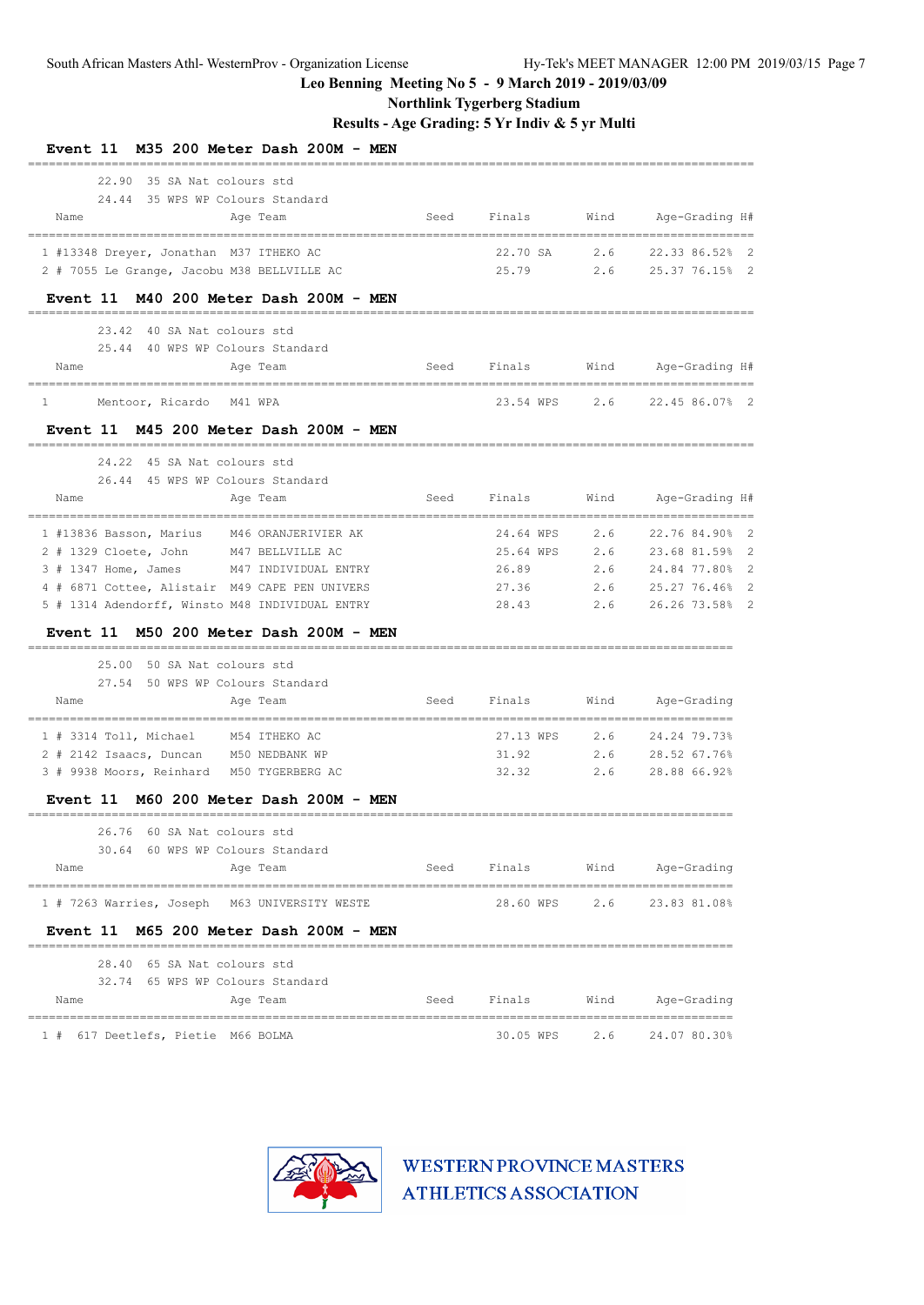**Northlink Tygerberg Stadium**

### **Results - Age Grading: 5 Yr Indiv & 5 yr Multi**

| Event 11 M80 200 Meter Dash 200M - MEN                                                                                                                     |                                               |                           |                         |              |                                                                 |
|------------------------------------------------------------------------------------------------------------------------------------------------------------|-----------------------------------------------|---------------------------|-------------------------|--------------|-----------------------------------------------------------------|
| 38.00 80 SA Nat colours std<br>40.24 80 WPS WP Colours Standard<br>Name<br>Age Team                                                                        | Seed                                          | Finals                    | Wind Age-Grading        |              |                                                                 |
| 1 # 846 Van Zyl, Jakobus M81 VARSITY OLD BOYS AC                                                                                                           |                                               | 37.05 SA 2.6              |                         | 24.82 77.87% |                                                                 |
| Event 11 M85 200 Meter Dash 200M - MEN<br>44.00 85 SA Nat colours std<br>46.65 85 WPS WP Colours Standard<br>Age Team<br>Name                              | Seed                                          | Finals                    | Wind                    | Age-Grading  |                                                                 |
| 1 # 6872 Ridge, Arthur M88 CAPE PEN UNIVERS                                                                                                                |                                               | 40.89 SA 2.6 24.75 78.09% |                         |              |                                                                 |
| Event 12 W15-19 Long Jump<br>Name                                                                                                                          | ---------------------------------<br>Age Team | Seed                      |                         | Finals Wind  | Age-Grading                                                     |
| 1 # 24 Duncan, Lene<br>2 # 35 Donough, Ameera W18 ULTRA AC<br>3 # 9964 Hartzenberg, Cour W19 TYGERBERG AC<br>-- # 1345 Genis, Marsune W15 INDIVIDUAL ENTRY | W19 TYGERBERG AC                              |                           | 5.19m<br>3.58m<br>ND.   | 2.9<br>NWI   | 5.19m 69.02%<br>4.79m 5.3 4.79m 63.70%<br>$5.1$ 3.58m $47.61\%$ |
| Event 12 W20-29 Long Jump                                                                                                                                  |                                               |                           |                         |              |                                                                 |
| Name                                                                                                                                                       | Age Team                                      | Seed                      | Finals Wind             |              | Age-Grading                                                     |
| 1 # 365 Chevalier, Micael W22 MADIBAZ<br>2<br>Samuel, Nadia                                                                                                | W21 PAROW AC                                  |                           | 5.00m<br>3.98m          | 5.0          | 5.00m 66.49%<br>4.9 3.98m 52.93%                                |
| Event 12 W35 Long Jump<br>4.96m 35 SA Nat colours std<br>4.30m 35 WPS WP Colours Standard                                                                  |                                               |                           |                         |              |                                                                 |
| Name<br>Age Team                                                                                                                                           |                                               | Seed Finals Wind          |                         | Age-Grading  |                                                                 |
| -- # 1346 Genis, Tanya M39 INDIVIDUAL ENTRY                                                                                                                |                                               | ND                        | NWI                     |              |                                                                 |
| Event 13 M15-19 Long Jump<br>Name                                                                                                                          | Age Team                                      | Seed                      |                         |              | Finals Wind Age-Grading                                         |
| 1#<br>22 Parker, Tashriq M18 ULTRA AC<br>2 #12354 Field, Jamie<br>3<br>Isaacs, Keanu<br>Event 13 M20-29 Long Jump                                          | M17 ULTRA AC<br>M17 BELLVILLE AC              |                           | 6.61m<br>5.65m<br>5.56m | 4.9          | 6.4 6.61m 73.85%<br>3.1 5.65m 63.13%<br>5.56m 62.12%            |
| Name                                                                                                                                                       | Age Team                                      | Seed                      | Finals                  | Wind         | Age-Grading                                                     |
| 1 #10465 Babyi, Neo                                                                                                                                        | M20 UNIVERSITY OF CA                          |                           | 6.68m                   | 2.7          | $6.68m$ 74.64%                                                  |

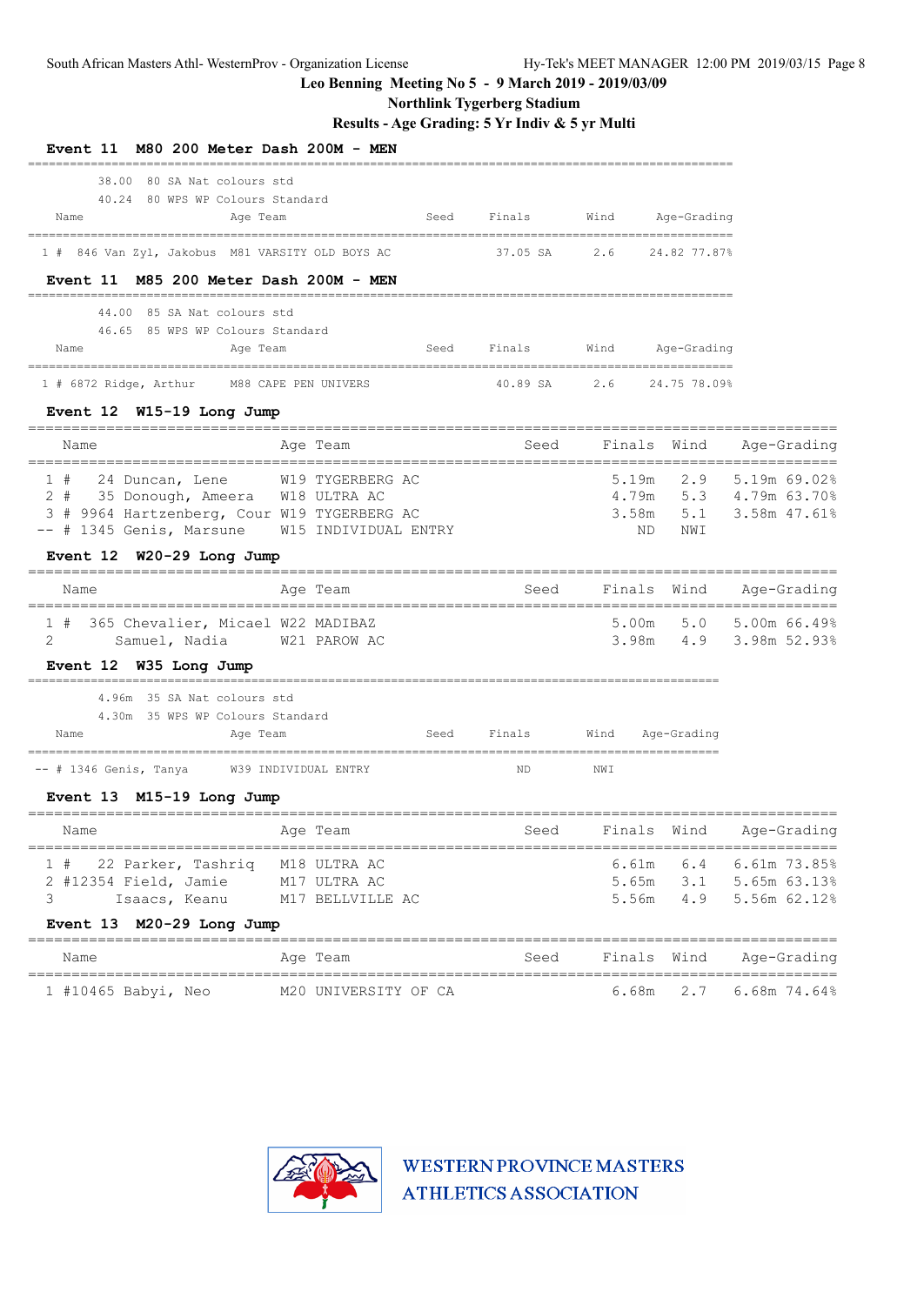**Northlink Tygerberg Stadium**

**Results - Age Grading: 5 Yr Indiv & 5 yr Multi**

| Event 13 M40 Long Jump                                                                           |                                          |      |           |         |                                                |                                  |             |
|--------------------------------------------------------------------------------------------------|------------------------------------------|------|-----------|---------|------------------------------------------------|----------------------------------|-------------|
| 6.12m 40 SA Nat colours std                                                                      |                                          |      |           |         |                                                |                                  |             |
| 5.25m 40 WPS WP Colours Standard<br>Name<br>Age Team                                             |                                          | Seed | Finals    | Wind    | Age-Grading                                    |                                  |             |
| ===========================                                                                      |                                          |      |           |         |                                                |                                  |             |
| 1 #13375 Juries, Chubasco M43 ITHEKO AC                                                          |                                          |      | 4.36m     |         | 2.5 4.75m 53.11%                               |                                  |             |
| Event 13 M50 Long Jump                                                                           |                                          |      |           |         |                                                |                                  |             |
| 5.55m 50 SA Nat colours std                                                                      |                                          |      |           |         |                                                |                                  |             |
| 4.60m 50 WPS WP Colours Standard<br>Name<br>Age Team                                             |                                          | Seed | Finals    | Wind    | Age-Grading                                    |                                  |             |
|                                                                                                  |                                          |      |           |         |                                                |                                  |             |
| 1 # 7882 Christians, Alwyn M52 SA DEFENCE FORCE AC<br>2 # 9959 Matthee, Gilomee M51 TYGERBERG AC |                                          |      | 4.99m WPS |         | 4.5 6.13m 68.54%<br>4.98m WPS 1.8 6.11m 68.41% |                                  |             |
| 3 #13330 Neff, Freddie M50 CORRECTIONAL SER                                                      |                                          |      | 4.62m WPS |         | 4.4 5.67m 63.46%                               |                                  |             |
| Event 14 W30 800 Meter Run                                                                       |                                          |      |           |         |                                                |                                  |             |
| 2:39.00 30 WPS WP Colours Standard                                                               |                                          |      |           |         |                                                |                                  |             |
| Name                                                                                             | Age Team<br>-------------------------    |      | Seed      | Finals  |                                                |                                  | Age-Grading |
| 1 # 2234 Griffiths, Kobie W34 NEDBANK WP<br>2 # 2292 Jacobs, Mandy-Lee W30 NEDBANK WP            |                                          |      |           |         | 2:24.73 WPS<br>2:36.19 WPS                     | 2:24.74 78.27%<br>2:36.20 72.53% |             |
| Event 14 W35 800 Meter Run                                                                       |                                          |      |           |         |                                                |                                  |             |
| 2:29.00 35 SA Nat colours std                                                                    |                                          |      |           |         |                                                |                                  |             |
| 2:44.00 35 WPS WP Colours Standard                                                               |                                          |      |           |         |                                                |                                  |             |
| Name                                                                                             | Age Team                                 |      | Seed      |         | Finals                                         |                                  | Age-Grading |
| 1 # 6866 Loock-Bezuidenhou W36 CAPE PEN UNIVERS                                                  |                                          |      |           |         | 2:43.37 WPS                                    | 2:42.57 69.68%                   |             |
| Event 14 W50 800 Meter Run                                                                       |                                          |      |           |         |                                                |                                  |             |
| 2:42.00 50 SA Nat colours std                                                                    |                                          |      |           |         |                                                |                                  |             |
| 3:10.00 50 WPS WP Colours Standard<br>Name                                                       | Age Team                                 |      | Seed      | Finals  |                                                |                                  | Age-Grading |
|                                                                                                  |                                          |      |           |         |                                                |                                  |             |
| $1$ # 1348 Graf, Barbara                                                                         | W53 SWITSERLAND                          |      |           |         | 2:59.41 WPS                                    | 2:36.25 72.50%                   |             |
| Event 15 M12-19 800 Meter Run                                                                    | =======                                  |      |           |         |                                                |                                  |             |
| Name                                                                                             | Age Team                                 |      | Seed      | Finals  |                                                | Age-Grading H#                   |             |
| Johnson, Kian<br>1                                                                               | M15 MILNERTON AC                         |      |           | 2:03.60 |                                                | 2:03.61 81.80%                   | 2           |
| 2 # 2107 Anema, Nicolas                                                                          | M16 INDIVIDUAL ENTRY                     |      |           | 2:09.02 |                                                | 2:09.03 78.37%                   | 2           |
| 3 #20835 Dodi, Lutho<br>-- # 7283 Lindt, Darryl                                                  | M15 GUGULETHU AC<br>M19 UNIVERSITY WESTE |      |           | 2:40.93 | DNF                                            | $2:40.94$ 62.83%                 | 2<br>2      |
| Event 15 M20-29 800 Meter Run                                                                    |                                          |      |           |         |                                                |                                  |             |
| Name                                                                                             | Age Team                                 |      | Seed      |         | Finals                                         | Age-Grading H#                   |             |
| 1 # 4174 Bestenbier, Oscar M22 NEDBANK WP                                                        | ======================================   |      |           | 1:59.01 |                                                | 1:59.02 84.96%                   | 2           |

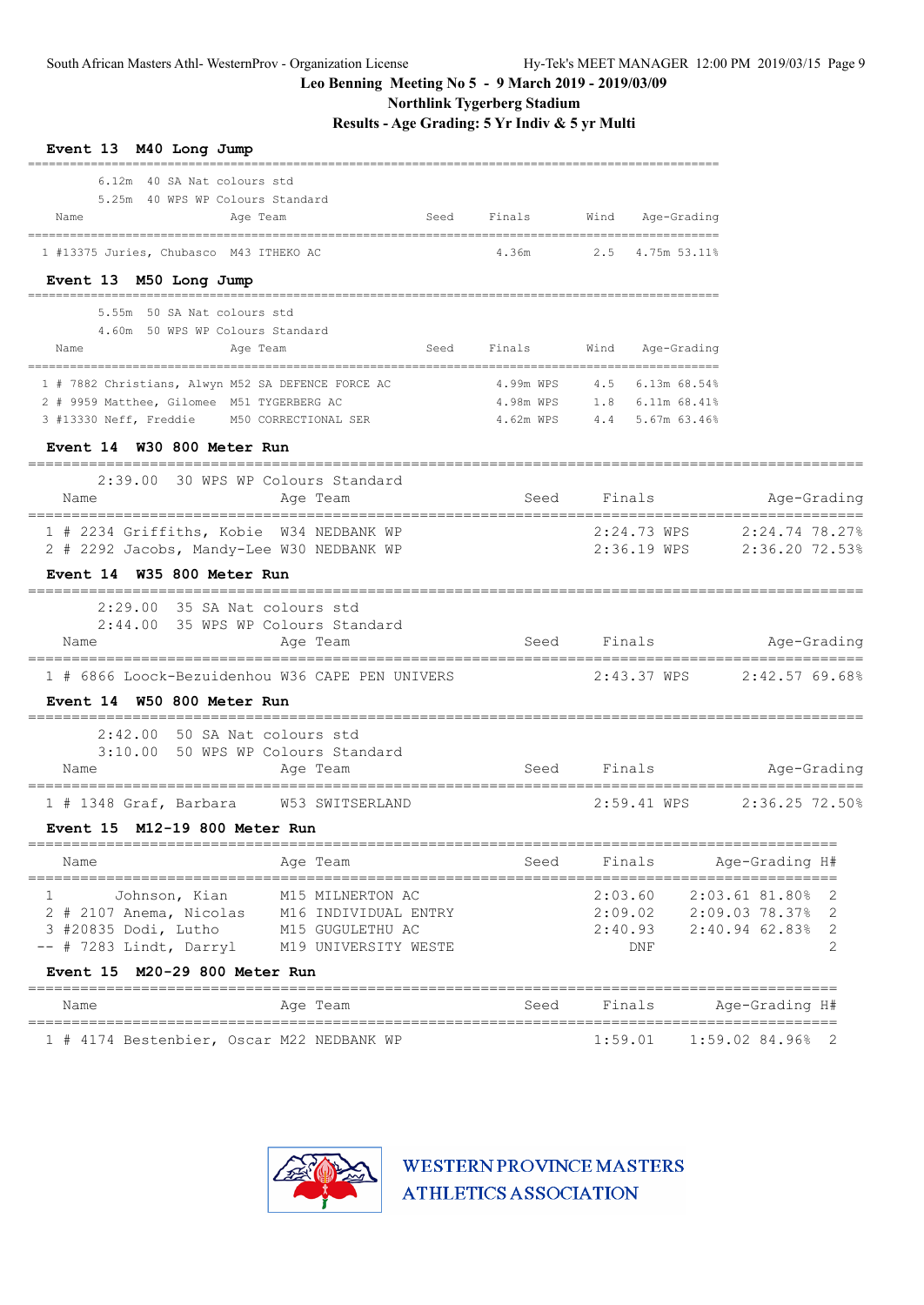## **Northlink Tygerberg Stadium**

**Results - Age Grading: 5 Yr Indiv & 5 yr Multi**

| Event 15 M20-29 800 Meter Run                                                                                                                                                                                                                  |                                                                   |      |                                          |                                                                                                                           |  |
|------------------------------------------------------------------------------------------------------------------------------------------------------------------------------------------------------------------------------------------------|-------------------------------------------------------------------|------|------------------------------------------|---------------------------------------------------------------------------------------------------------------------------|--|
| 2 #10449 Dean-Brown, Julia M21 UNIVERSITY OF CA<br>3 # 2102 Bestenbier, Austi M22 NEDBANK WP<br>Maqetuka, Sipho M24 MADIBAZ<br>$4\degree$<br>5 #10496 Ackermann, Jordan M20 UNIVERSITY OF CA<br>6 #10495 Jambawu, Munashe M22 UNIVERSITY OF CA |                                                                   |      | 2:03.84<br>2:08.67<br>2:08.86<br>2:31.15 | 2:03.85 81.65%<br>2<br>2:08.68 78.58%<br>2<br>2<br>2:08.87 78.47%<br>2:17.50 2:17.51 73.53%<br>2<br>$2:31.16$ 66.89%<br>2 |  |
| -- #10473 Uukuna, Marco M20 UNIVERSITY OF CA<br>-- # 2109 Steele, Nolan M26 INDIVIDUAL ENTRY                                                                                                                                                   |                                                                   |      | DNF<br>DNF                               | 2<br>$\overline{2}$                                                                                                       |  |
| Event 15 M30 800 Meter Run                                                                                                                                                                                                                     |                                                                   |      |                                          |                                                                                                                           |  |
| 2:02.00 30 WPS WP Colours Standard                                                                                                                                                                                                             |                                                                   |      |                                          |                                                                                                                           |  |
| Name                                                                                                                                                                                                                                           | Age Team                                                          |      | Seed Finals                              | Age-Grading                                                                                                               |  |
|                                                                                                                                                                                                                                                | 1 # 2111 Classens, Ashwyn M32 CAPE MULTI-SPORT                    |      |                                          | $2:07.92$ $2:07.93$ $79.048$                                                                                              |  |
| Event 15 M40 800 Meter Run<br>-------------------------------------                                                                                                                                                                            |                                                                   |      |                                          |                                                                                                                           |  |
| 2:01.00 40 SA Nat colours std                                                                                                                                                                                                                  |                                                                   |      |                                          |                                                                                                                           |  |
| 2:14.00 40 WPS WP Colours Standard<br>Name                                                                                                                                                                                                     | Age Team                                                          |      | Seed Finals                              | Age-Grading                                                                                                               |  |
| 1 #13375 Juries, Chubasco M43 ITHEKO AC                                                                                                                                                                                                        |                                                                   |      | 2:28.40                                  | 2:21.88 71.27%                                                                                                            |  |
| Event 15 M45 800 Meter Run                                                                                                                                                                                                                     |                                                                   |      |                                          |                                                                                                                           |  |
| $2:07.00$ 45 SA Nat colours std                                                                                                                                                                                                                |                                                                   |      |                                          |                                                                                                                           |  |
| 2:22.00 45 WPS WP Colours Standard<br>Name                                                                                                                                                                                                     | Age Team                                                          |      | Seed Finals                              | Age-Grading                                                                                                               |  |
|                                                                                                                                                                                                                                                | 1 # 6899 Bezuidenhout, Rog M45 CAPE PEN UNIVERS                   |      | 2:26.39                                  | 2:14.73 75.05%                                                                                                            |  |
|                                                                                                                                                                                                                                                | 2 # 2115 Rangasamy, Endhra M49 INDIVIDUAL ENTRY                   |      |                                          | 3:16.30 3:00.66 55.97%                                                                                                    |  |
| Event 15 M50 800 Meter Run                                                                                                                                                                                                                     |                                                                   |      |                                          |                                                                                                                           |  |
| 2:11.00 50 SA Nat colours std                                                                                                                                                                                                                  |                                                                   |      |                                          |                                                                                                                           |  |
| 2:26.00 50 WPS WP Colours Standard<br>Name                                                                                                                                                                                                     | Age Team                                                          |      | Seed Finals                              | Age-Grading                                                                                                               |  |
|                                                                                                                                                                                                                                                | 1 #10224 Swart, Dries M54 ATHLANTIC TRIATH 2:46.68 2:27.47 68.57% |      |                                          |                                                                                                                           |  |
| Event 20 M20-29 400 Long Hurdles                                                                                                                                                                                                               |                                                                   |      |                                          |                                                                                                                           |  |
| Name                                                                                                                                                                                                                                           |                                                                   |      |                                          |                                                                                                                           |  |
| 1 #13284 Joshua, Nurdeen                                                                                                                                                                                                                       | M20 BELLVILLE AC                                                  |      | 58.48                                    | 58.49 79.99%                                                                                                              |  |
| Event 21 W15-19 Discus Throw                                                                                                                                                                                                                   |                                                                   |      |                                          |                                                                                                                           |  |
| Name                                                                                                                                                                                                                                           | Age Team                                                          | Seed | Finals                                   | Age-Grading                                                                                                               |  |
| 2 #20813 Sophile, Sibongil W15 GUGULETHU AC                                                                                                                                                                                                    | 1 # 1898 Stassen, Heidie W18 STELLENBOSCH UNI AC                  |      | 37.20m                                   | 37.20m 48.44%<br>17.35m   17.35m   22.59%                                                                                 |  |
|                                                                                                                                                                                                                                                |                                                                   |      |                                          |                                                                                                                           |  |

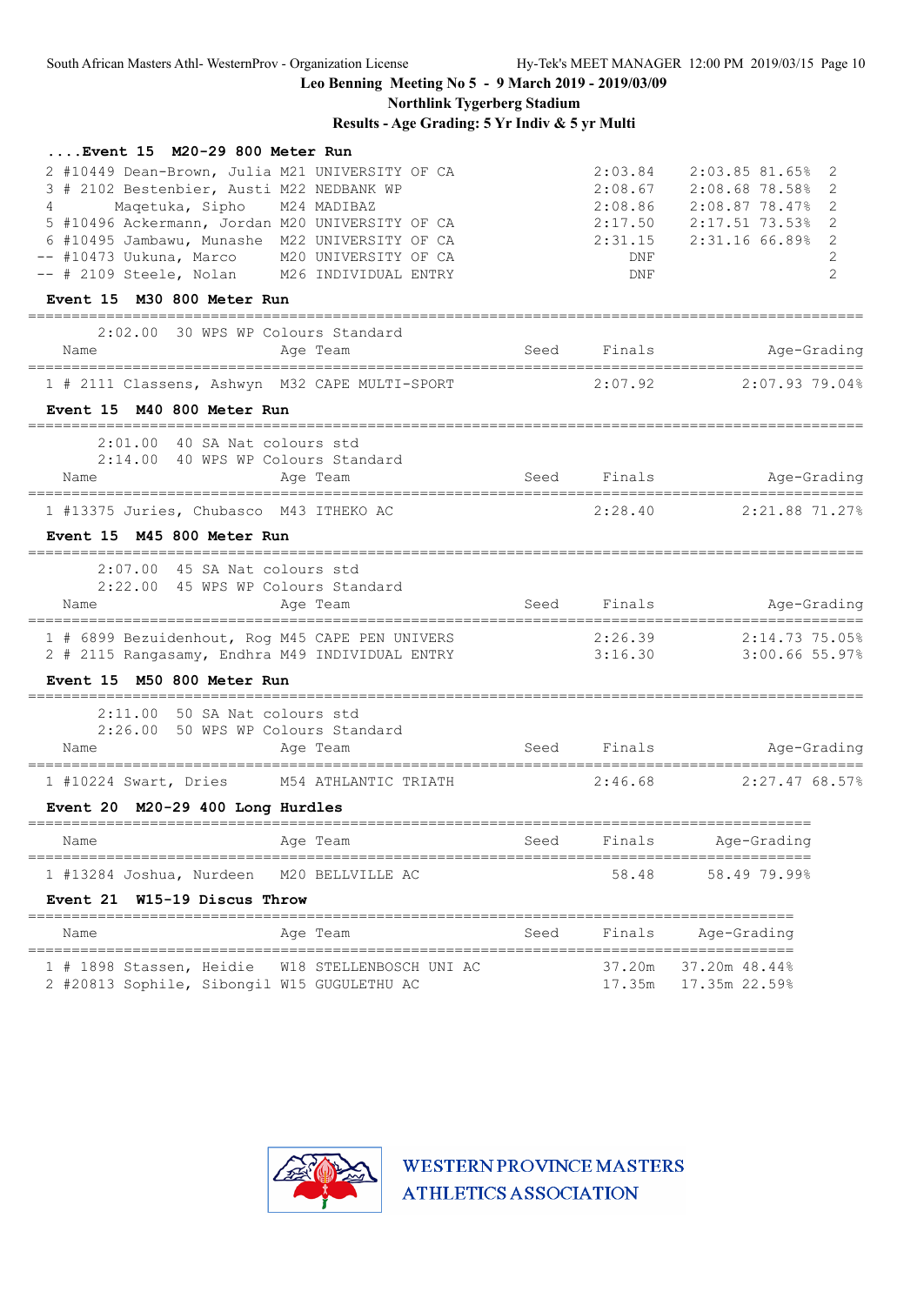**Northlink Tygerberg Stadium**

**Results - Age Grading: 5 Yr Indiv & 5 yr Multi**

| Event 21 W20-29 Discus Throw                                                                                        |                                                                                                               |                      |                                |
|---------------------------------------------------------------------------------------------------------------------|---------------------------------------------------------------------------------------------------------------|----------------------|--------------------------------|
| Age Team<br>Name                                                                                                    | Seed                                                                                                          | Finals               | Age-Grading                    |
| 921 Coetzee, Chane W21 PAARL AC<br>1#<br>Event 21 W30 Discus Throw                                                  |                                                                                                               |                      | 42.69m 42.69m 55.59%           |
| 29.82m 30 WPS WP Colours Standard<br>Name<br>Age Team                                                               | seed and the Seed and the Seed and the Seed and the Seed and the Second Second Second Second Second Second Se | Finals               | Age-Grading                    |
| 1 # 7038 Hattingh, Olive  W32 BELLVILLE AC<br>Event 21 W40 Discus Throw<br>______________________________________   |                                                                                                               | 11.58m               | 11.58m 15.08%                  |
| 32.85m 40 SA Nat colours std<br>25.50m 40 WPS WP Colours Standard<br>Aqe Team<br>Name                               | Seed Finals                                                                                                   |                      | Age-Grading                    |
| 118 Kruger, Sanet W42 BELLVILLE AC<br>2 #13117 Steenkamp, Ramona W40 EERSTERIVIER AC<br>Event 21 W60 Discus Throw   |                                                                                                               | 27.25m WPS<br>14.00m | 30.38m 39.56%<br>15.61m 20.33% |
| --------------------------<br>23.80m 60 SA Nat colours std<br>16.00m 60 WPS WP Colours Standard<br>Name<br>Age Team |                                                                                                               |                      | Seed Finals Mge-Grading        |
| 1 # 9935 Dramat, Farieda W60 TYGERBERG AC<br>2 #13286 Stoffberg, Tertia W64 BELLVILLE AC                            |                                                                                                               | 21.09m WPS<br>15.98m | 33.66m 43.83%<br>25.50m 33.21% |
| Event 21 W65 Discus Throw<br>-------------------------------------                                                  |                                                                                                               |                      |                                |
| 21.00m 65 SA Nat colours std<br>15.00m 65 WPS WP Colours Standard<br>Name<br>Age Team                               | Seed                                                                                                          |                      | Finals Age-Grading             |
| 1 # 9046 Erasmus, Zelda W66 BELLVILLE AC<br>-- #11112 Du Toit, Aletta W67 BELLVILLE AC                              |                                                                                                               | 19.72m WPS<br>ND     | 35.35m 46.03%                  |
| Event 21 W70 Discus Throw                                                                                           |                                                                                                               |                      |                                |
| 70 SA Nat colours std<br>19.00m<br>70 WPS WP Colours Standard<br>14.00m<br>Age Team<br>Name                         | Seed                                                                                                          | Finals               | Age-Grading                    |
| -- #11111 Grobbelaar, Elize W73 BELLVILLE AC                                                                        |                                                                                                               | ΝD                   | =====================          |
| Event 22 M15-19 Discus Throw                                                                                        | =============                                                                                                 |                      |                                |
| Name<br>Age Team                                                                                                    | Seed                                                                                                          | Finals               | Age-Grading                    |
| -- #20498 Kandaya, Hanif<br>M16 BELLVILLE AC                                                                        |                                                                                                               | ΝD                   |                                |

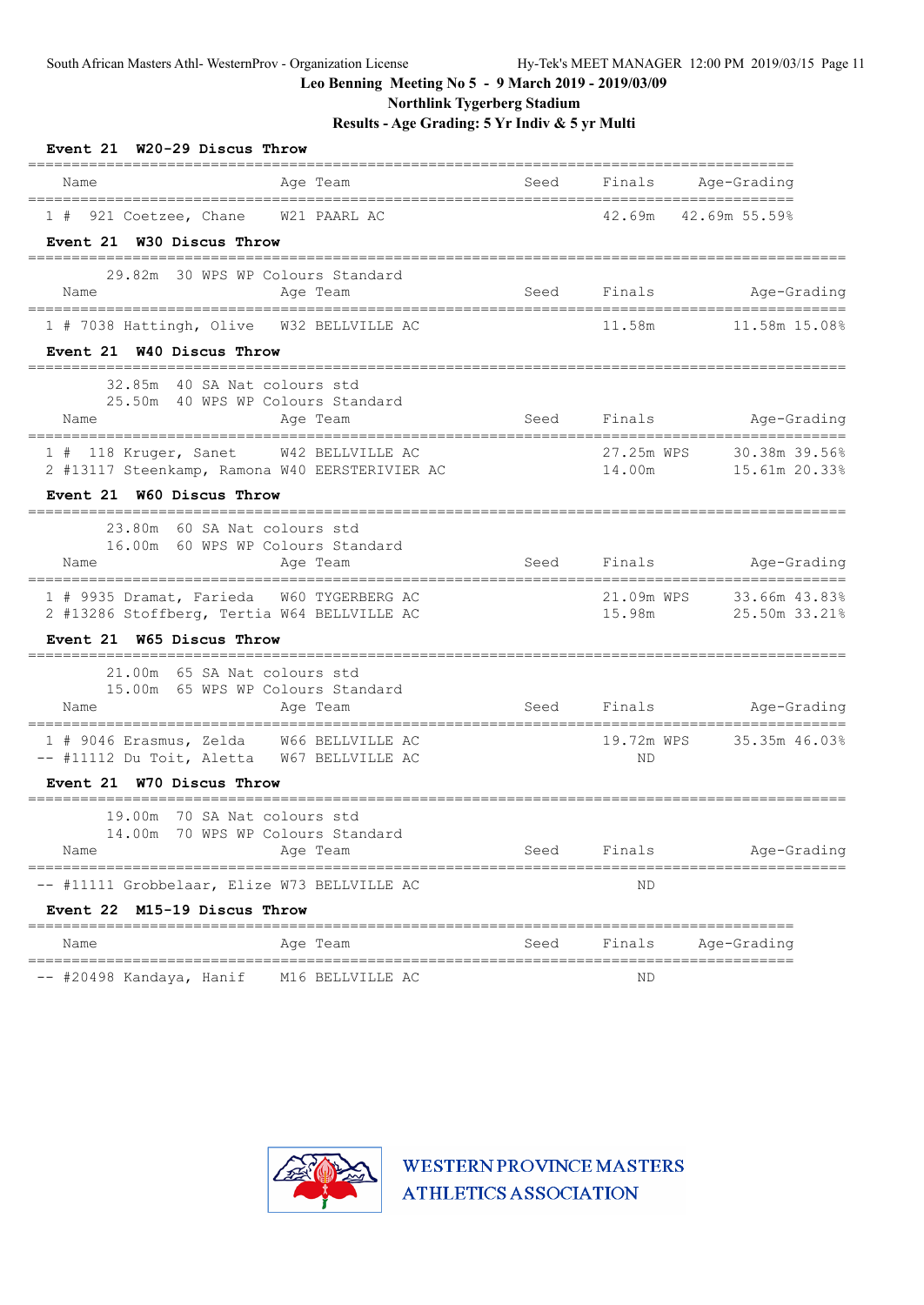**Northlink Tygerberg Stadium**

**Results - Age Grading: 5 Yr Indiv & 5 yr Multi**

| Event 22 M30 Discus Throw                                                                                   |                              |                      |                                                |
|-------------------------------------------------------------------------------------------------------------|------------------------------|----------------------|------------------------------------------------|
| 34.48m 30 WPS WP Colours Standard<br>Name<br>Age Team                                                       | Seed                         | Finals               | Age-Grading<br>_______________________________ |
| 1 # 7048 Sheldon, Lee-Roy M33 BELLVILLE AC<br>2 # 126 Rix, Andre M32 TITANS                                 |                              | 29.86m<br>14.87m     | 29.86m 40.31%<br>14.87m 20.07%                 |
| Event 22 M35 Discus Throw                                                                                   |                              |                      |                                                |
| 41.00m 35 SA Nat colours std<br>33.00m 35 WPS WP Colours Standard<br>Age Team<br>Name                       | Seed                         | Finals               | Age-Grading                                    |
| 1 # 4342 Wiener, Shukri M37 PINELANDS AC                                                                    |                              | 36.70m WPS           | 37.22m 50.25%                                  |
| Event 22 M40 Discus Throw                                                                                   |                              |                      |                                                |
| --------------------------------------<br>40.17m 40 SA Nat colours std<br>29.50m 40 WPS WP Colours Standard |                              |                      |                                                |
| Name<br>Age Team                                                                                            |                              | Seed Finals          | Age-Grading                                    |
| 1 #13288 Lewies, Daniel M40 BELLVILLE AC<br>2 # 3490 Ismail, Keyaam M44 ITHEKO AC                           |                              | 33.66m WPS<br>20.82m | 37.07m 50.04%<br>22.93m 30.95%                 |
| Event 22 M50 Discus Throw                                                                                   |                              |                      |                                                |
| 43.92m 50 SA Nat colours std<br>28.00m 50 WPS WP Colours Standard<br>Name<br>Age Team                       |                              |                      | Seed Finals Age-Grading                        |
| --------------------------------<br>1 # 2142 Isaacs, Duncan M50 NEDBANK WP                                  | ---------------------------- | 20.72m               | 21.17m 28.58%                                  |
| Event 22 M65 Discus Throw                                                                                   |                              |                      |                                                |
| 39.79m 65 SA Nat colours std<br>28.00m 65 WPS WP Colours Standard<br>Name<br>Age Team                       | Seed                         |                      | Finals Age-Grading                             |
| 1 # 9047 Erasmus, Nick M68 BELLVILLE AC                                                                     |                              | 27.41m               | 31.89m 43.06%                                  |
| Event 22 M70 Discus Throw                                                                                   |                              |                      |                                                |
| 33.22m 70 SA Nat colours std<br>24.00m 70 WPS WP Colours Standard<br>Age Team<br>Name                       | Seed                         | Finals               | Age-Grading                                    |
| ================================<br>--------------------------------                                        |                              |                      |                                                |
| 1 # 9048 Hough, Norman M71 BELLVILLE AC<br>Event 22 M80 Discus Throw                                        |                              |                      | 32.63m WPS 41.70m 56.30%                       |
| 22.00m 80 SA Nat colours std<br>19.00m 80 WPS WP Colours Standard                                           |                              |                      |                                                |
| Name<br>Age Team<br>====================                                                                    | Seed                         | Finals               | Age-Grading<br>=====================           |
| 1 # 4480 Johnston, Steve M80 PINELANDS AC                                                                   |                              | 28.46m SA            | 46.79m 63.16%                                  |

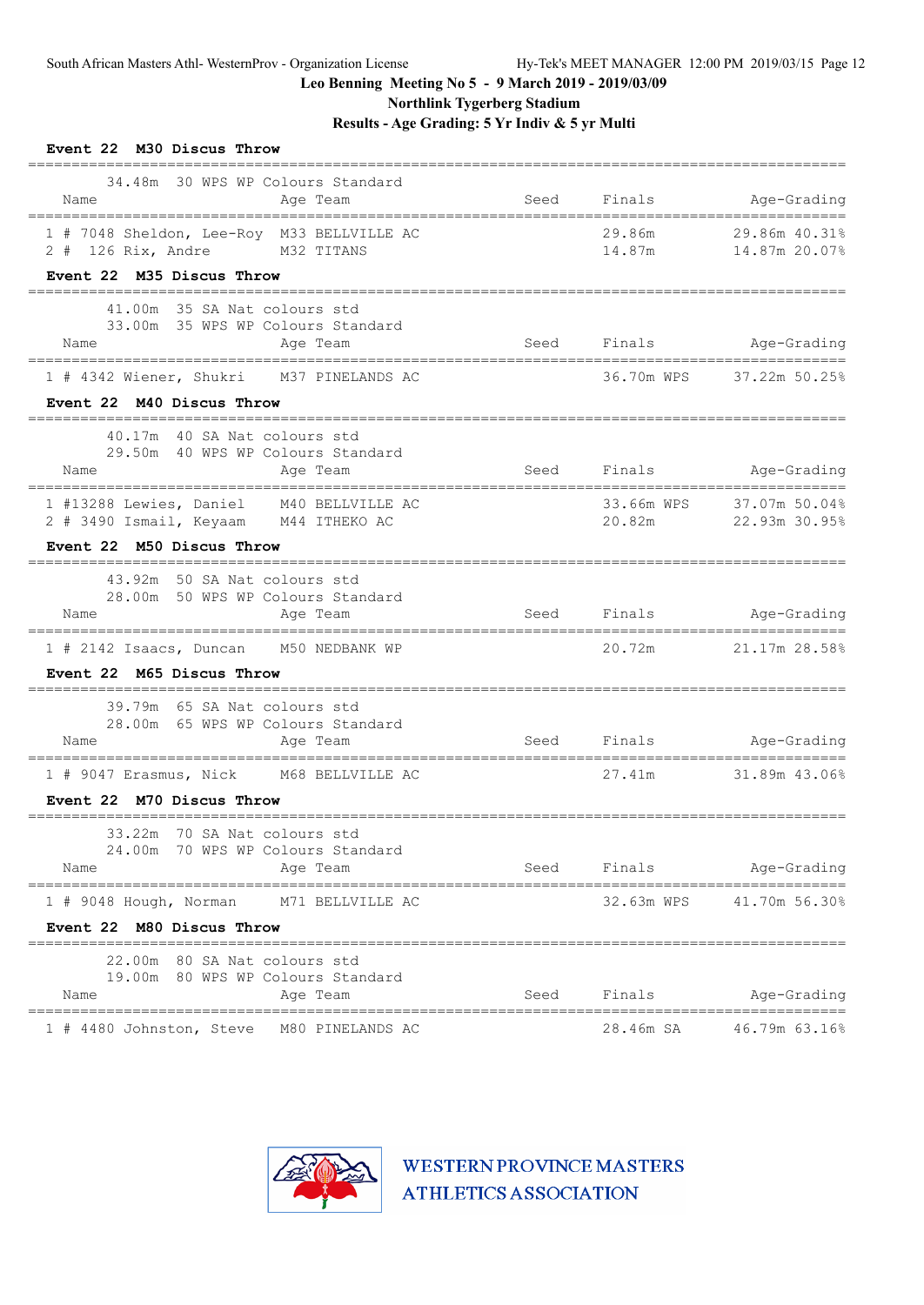**Northlink Tygerberg Stadium**

**Results - Age Grading: 5 Yr Indiv & 5 yr Multi**

| Event 23                                                                                   | W12-19 100 Meter Dash |      |                                 |      |                              |                          |                              |
|--------------------------------------------------------------------------------------------|-----------------------|------|---------------------------------|------|------------------------------|--------------------------|------------------------------|
| Name                                                                                       | Age Team              |      | Seed                            |      | Finals<br>Wind               |                          | Age-Grading                  |
| 1 #20091 du Plessis, Stefa W16 BELLVILLE AC<br>2 #13295 du Plessis, Keles W19 BELLVILLE AC |                       |      |                                 |      | 12.68<br>3.6<br>12.88 3.6    |                          | 12.69 82.73%<br>12.89 81.44% |
| Event 23 W20-29 100 Meter Dash                                                             |                       |      |                                 |      |                              |                          |                              |
| Name                                                                                       | Age Team              |      | Seed                            |      | Finals Wind                  |                          | Age-Grading                  |
| 1 # 7294 Haupt, Robyn W23 UNIVERSITY WESTE<br>2 # 7049 Adelou, Alice W22 BELLVILLE AC      |                       |      |                                 |      | 12.10<br>3.6                 |                          | 12.11 86.69%                 |
|                                                                                            |                       |      |                                 |      | $12.29$ $3.6$                | $\frac{1}{12.30}$ 85.35% |                              |
| Event 23 W30 100 Meter Dash                                                                |                       |      |                                 |      |                              |                          |                              |
| 13.64 30 WPS WP Colours Standard                                                           |                       |      |                                 |      |                              |                          |                              |
| Name                                                                                       | Age Team              | Seed | Finals                          | Wind | Age-Grading H#               |                          |                              |
| 1 # 6880 Walters, Marike W32 CAPE PEN UNIVERS                                              |                       |      |                                 |      | 12.88 WPS 3.9 12.89 81.44% 2 |                          |                              |
| Event 23 W35 100 Meter Dash                                                                |                       |      |                                 |      |                              |                          |                              |
| 13.21 35 SA Nat colours std                                                                |                       |      |                                 |      |                              |                          |                              |
| 13.84 35 WPS WP Colours Standard                                                           |                       |      |                                 |      |                              |                          |                              |
| Name                                                                                       | Age Team              |      | Seed Finals                     | Wind | Age-Grading H#               |                          |                              |
| 1 #13011 Kotze, Retha W39 BELLVILLE AC                                                     |                       |      | 14.04                           | 3.9  | 13.90 75.50% 2               |                          |                              |
| 2 # 2117 Grimwood, Kim W37 UNIVERSITY OF CA                                                |                       |      | 15.17                           | 3.9  | 15.02 69.87% 2               |                          |                              |
| 3 #13956 Petersen, Fadwah W39 TITANS                                                       |                       |      | 16.33                           | 3.9  | 16.17 64.91% 2               |                          |                              |
| 4 # 1346 Genis, Tanya                                                                      | W39 INDIVIDUAL ENTRY  |      | 16.35 3.9                       |      | 16.19 64.83% 2               |                          |                              |
| Event 23 W40 100 Meter Dash                                                                |                       |      |                                 |      |                              |                          |                              |
| 13.47 40 SA Nat colours std                                                                |                       |      |                                 |      |                              |                          |                              |
| 14.74 40 WPS WP Colours Standard<br>Name                                                   | Age Team              |      | Seed Finals                     |      | Wind Age-Grading H#          |                          |                              |
|                                                                                            |                       |      |                                 |      |                              |                          |                              |
| 1 # 8062 Tregonning, Rushd W44 HEWAT ATH CLUB                                              |                       |      | 14.15 WPS                       | 3.8  | 13.52 77.67% 3               |                          |                              |
| 2 # 6868 Borchardt, Nadine W44 CAPE PEN UNIVERS                                            |                       |      |                                 |      | 14.26 WPS 3.8 13.62 77.07% 3 |                          |                              |
| 3 #13117 Steenkamp, Ramona W40 EERSTERIVIER AC                                             |                       |      | 18.76 3.8                       |      | 17.92 58.58% 3               |                          |                              |
| Event 23 W45 100 Meter Dash                                                                |                       |      |                                 |      |                              |                          |                              |
| 13.83 45 SA Nat colours std                                                                |                       |      |                                 |      |                              |                          |                              |
| 15.74 45 WPS WP Colours Standard                                                           |                       |      |                                 |      |                              |                          |                              |
| Name<br>---------------------------------                                                  | Age Team              |      | Seed Finals Wind Age-Grading H# |      |                              |                          |                              |
| 1 # 7222 Figland, Beverley W48 UNIVERSITY WESTE                                            |                       |      | 13.82 SA                        | 3.8  | 12.71 82.56% 3               |                          |                              |

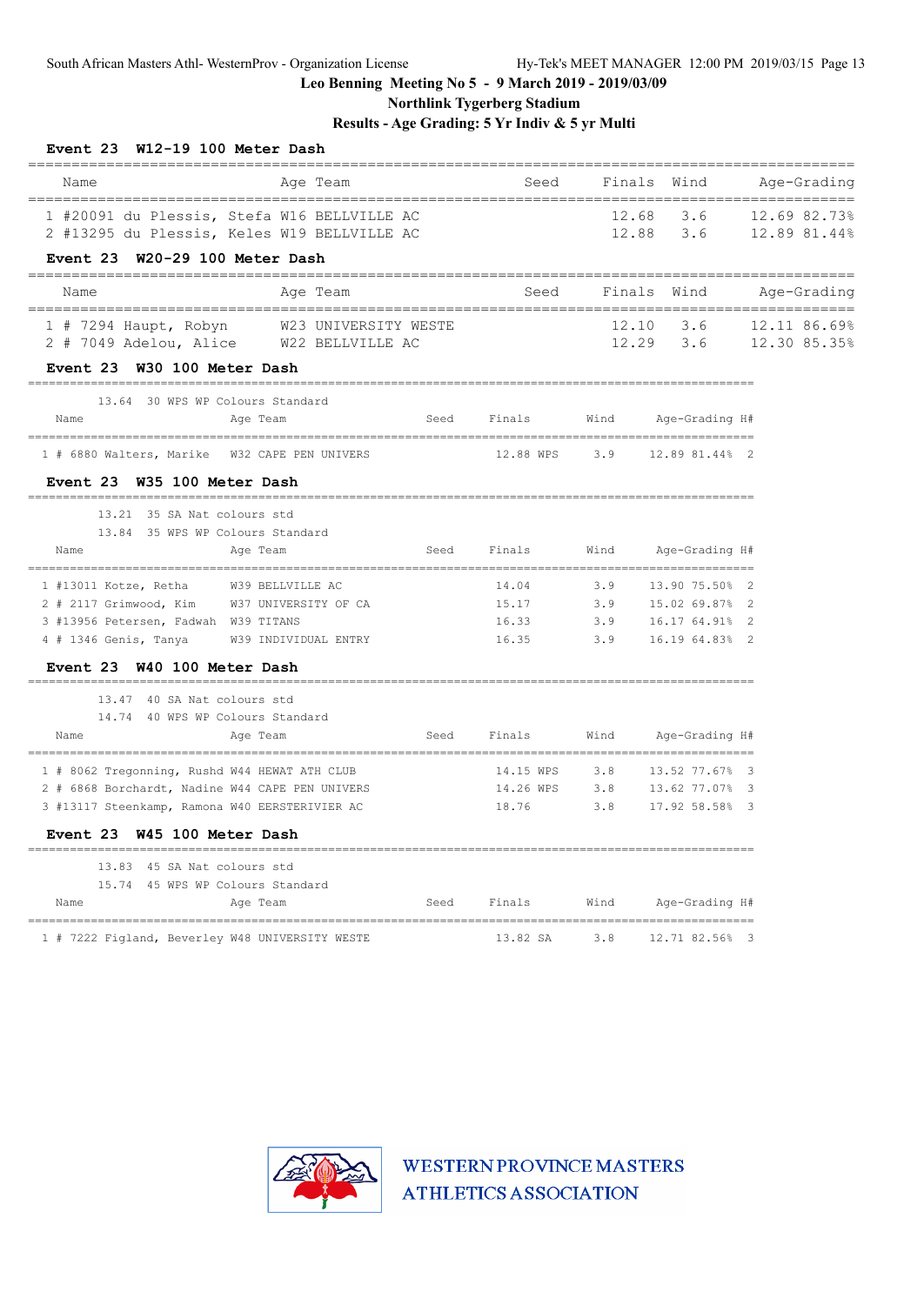### **Northlink Tygerberg Stadium**

**Results - Age Grading: 5 Yr Indiv & 5 yr Multi**

==================================================================================================

| Event 23 W55 100 Meter Dash                    |      |                  |             |                    |
|------------------------------------------------|------|------------------|-------------|--------------------|
| 14.89 55 SA Nat colours std                    |      |                  |             |                    |
| 17.64 55 WPS WP Colours Standard               |      |                  |             |                    |
| Name<br>Age Team                               |      | Seed Finals Wind |             | Age-Grading H#     |
| 1 # 7214 Beukes, Ronel W59 LANGEBAAN AC        |      | 13.76 SA         |             | 3.8 11.69 89.75% 3 |
| Event 23 W65 100 Meter Dash                    |      |                  |             |                    |
| 65 SA Nat colours std<br>16.83                 |      |                  |             |                    |
| 18.74 65 WPS WP Colours Standard               |      |                  |             |                    |
| Name<br>Age Team                               | Seed | Finals           | <b>Wind</b> | Age-Grading H#     |
| 1 #14619 Jonkers, Margaret W69 NANTES ATH CLUB |      | 18.07 WPS        |             | 3.8 14.08 74.54% 3 |
| Event 23 W80 100 Meter Dash                    |      |                  |             |                    |
| 23.00 80 SA Nat. colours std                   |      |                  |             |                    |
| Name<br>Age Team                               | Seed | Finals           | Wind        | Age-Grading H#     |
| 1 #13729 Johnson, Maggie W82 TYGERBERG AC      |      | 23.24            |             | 3.8 14.93 70.31% 3 |

#### **Event 24 M12-19 100 Meter Dash**

|               | Name                                            | Age Team         | Seed | Finals Wind |     | Age-Grading H# |
|---------------|-------------------------------------------------|------------------|------|-------------|-----|----------------|
|               | 1#<br>18 Weber, Jason                           | M18 BELLVILLE AC |      | 10.78       | 4.2 | 10.79 90.82% 2 |
|               | 2 #20500 Jacobs, Jodi M18 BELLVILLE AC          |                  |      | 11.14       | 4.2 | 11.15 87.88% 2 |
|               | 3 #24995 Rose, Jody M15 BELLVILLE AC            |                  |      | 11.35       | 4.6 | 11.36 86.26% 1 |
|               | 4 # 22 Parker, Tashriq                          | M18 ULTRA AC     |      | 11.37       | 4.2 | 11.38 86.10% 2 |
| 5             | Soggop, Keanan M15 ULTRA AC                     |                  |      | 11.54       | 4.6 | 11.55 84.84% 1 |
|               | 6 #10505 Hendricks, Shahee M18 UNIVERSITY OF CA |                  |      | 11.58       | 4.2 | 11.59 84.54% 2 |
|               | 7 #20107 Grunewald, Jarrod M18 BELLVILLE AC     |                  |      | 11.67       | 4.2 | 11.68 83.89% 2 |
| $\mathcal{R}$ | Isaacs, Keanu M17 BELLVILLE AC                  |                  |      | 11.68       | 4.6 | 11.69 83.82% 1 |
|               | 9 #10543 Hoedemaker, Jaden M19 UNIVERSITY OF CA |                  |      | 11.71       | 4.2 | 11.72 83.60% 2 |
|               | 10 #20969 Correia, Jayden M16 UNIVERSITY WESTE  |                  |      | 12.09       | 4.6 | 12.10 80.98% 1 |
|               | 11 #20303 Petersen, Ameen M18 TITANS            |                  |      | 12.43       | 4.2 | 12.44 78.76% 2 |

#### **Event 24 M20-29 100 Meter Dash**

| Name                                            | Age Team             | Seed | Finals Wind |     | Age-Grading H# |  |
|-------------------------------------------------|----------------------|------|-------------|-----|----------------|--|
| $1$ # 7231 Linnen, Tyler                        | M23 UNIVERSITY WESTE |      | 10.56       | 2.0 | 10.57 92.71% 3 |  |
| 2 #13296 Appel, Kyle M20 BELLVILLE AC           |                      |      | 10.75       | 3.5 | 10.76 91.07% 4 |  |
| 3 # 2120 Robertson, Ashwin M20 INDIVIDUAL ENTRY |                      |      | 10.84       | 3.5 | 10.85 90.31% 4 |  |
| 4 # 7254 Van der Merwe, Ke M23 ITHEKO AC        |                      |      | 10.86       | 3.5 | 10.87 90.15% 4 |  |
| 5 # 2108 Parrish, Sherman                       | M21 BELLVILLE AC     |      | 11.02       | 2.0 | 11.03 88.84% 3 |  |
| 6 # 2113 Fadzi, Luckmore M23 TYGERBERG AC       |                      |      | 11.07       | 3.5 | 11.08 88.44% 4 |  |
| 7 # 9946 Cameron, Kurt M26 TYGERBERG AC         |                      |      | 11.28       | 2.0 | 11.29 86.79% 3 |  |
| 8 #10465 Babyi, Neo M20 UNIVERSITY OF CA        |                      |      | 11.35       | 3.5 | 11.36 86.26% 4 |  |
| 9 # 9965 Nare, Kabo                             | M25 TYGERBERG AC     |      | 11.60       | 3.5 | 11.61 84.40% 4 |  |
| 10 # 2123 Udu, Pascal                           | M29 TYGERBERG AC     |      | 11.73       | 2.0 | 11.74 83.46% 3 |  |
| 11 # 2101 Mfoutou, Edgar                        | M22 TYGERBERG AC     |      | 11.84       | 3.5 | 11.85 82.69% 4 |  |
| 12 # 146 Theunis, Elgar                         | M23 ULTRA AC         |      | 12.30       | 2.0 | 12.31 79.59% 3 |  |
| 13 # 2118 Engelbrecht, Abra M24 TYGERBERG AC    |                      |      | 13.26       | 2.0 | 13.27 73.83% 3 |  |

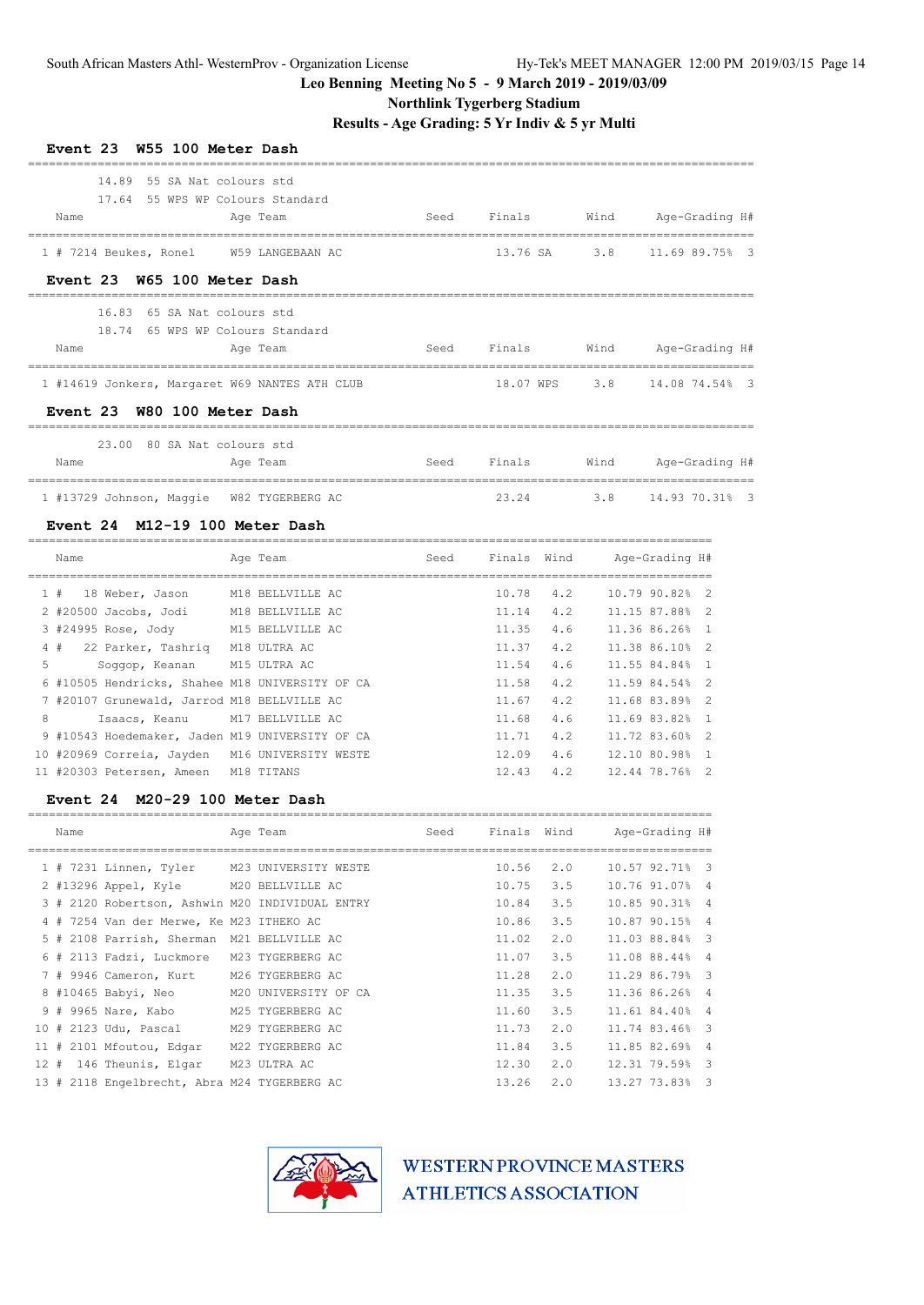## **Northlink Tygerberg Stadium**

**Results - Age Grading: 5 Yr Indiv & 5 yr Multi**

| Event 24 M30 100 Meter Dash                                        |      |           |      |                                 |
|--------------------------------------------------------------------|------|-----------|------|---------------------------------|
| 11.84 30 WPS WP Colours Standard                                   |      |           |      |                                 |
| Name<br>Age Team                                                   | Seed | Finals    | Wind | Age-Grading H#                  |
| 1 # 1350 Engel, Roscoe<br>M30 TYGERBERG AC                         |      | 10.39 WPS | 2.5  | 10.40 94.23%<br>- 5             |
| 2 # 2114 Jakubzyk, Lucas<br>M30 GERMANY                            |      | 10.73 WPS | 2.5  | 10.74 91.24%<br>- 5             |
| 3 # 2116 Hiebner, Gareth<br>M32 INDIVIDUAL ENTRY                   |      | 11.95     | 2.5  | 11.96 81.92%<br>- 5             |
| 4 # 1349 Louw, Stefan<br>M31 INDIVIDUAL ENTRY                      |      | 12.14     | 2.5  | 12.15 80.64% 5                  |
| Event 24 M35 100 Meter Dash                                        |      |           |      |                                 |
| 11.34<br>35 SA Nat colours std<br>11.94 35 WPS WP Colours Standard |      |           |      |                                 |
| Name<br>Age Team                                                   | Seed | Finals    | Wind | Age-Grading H#                  |
|                                                                    |      |           |      | =============================== |
| 1 #13348 Dreyer, Jonathan M37 ITHEKO AC                            |      | 11.09 SA  | 2.5  | 10.95 89.45% 5                  |
| 2 #13292 Venter, Pierre M39 BELLVILLE AC                           |      | 12.21     | 2.5  | 12.06 81.24% 5                  |
| Event 24 M40 100 Meter Dash                                        |      |           |      |                                 |
| 11.70<br>40 SA Nat colours std                                     |      |           |      |                                 |
| 12.24 40 WPS WP Colours Standard                                   |      |           |      |                                 |
| Name<br>Age Team                                                   | Seed | Finals    | Wind | Age-Grading H#                  |
| Mentoor, Ricardo M41 WPA<br>1                                      |      | 11.72 WPS | 1.6  | 11.23 87.20% 6                  |
| 2 #13375 Juries, Chubasco M43 ITHEKO AC                            |      | 14.82     | 1.6  | 14.20 68.96% 6                  |
| Event 24 M45 100 Meter Dash                                        |      |           |      | ============================    |
| 12.05 45 SA Nat colours std                                        |      |           |      |                                 |
| 13.04 45 WPS WP Colours Standard                                   |      |           |      |                                 |
| Name<br>Age Team                                                   | Seed | Finals    | Wind | Age-Grading H#                  |
| $1$ # 1329 Cloete, John<br>M47 BELLVILLE AC                        |      | 12.28 WPS | 1.6  | 11.41 85.83%<br>- 6             |
| 2 # 1347 Home, James<br>M47 INDIVIDUAL ENTRY                       |      | 12.95 WPS | 1.6  | 12.03 81.39%<br>- 6             |
| 3 # 1314 Adendorff, Winsto M48 INDIVIDUAL ENTRY                    |      | 13.57     | 1.6  | 12.61 77.67%<br>- 6             |
| -- #13836 Basson, Marius M46 ORANJERIVIER AK                       |      | DNF       | 1.6  |                                 |
| Event 24 M50 100 Meter Dash                                        |      |           |      |                                 |
| 50 SA Nat colours std<br>12.17                                     |      |           |      |                                 |
| 13.54 50 WPS WP Colours Standard                                   |      |           |      |                                 |
| Name<br>Age Team                                                   | Seed | Finals    | Wind | Age-Grading H#                  |
| 1 # 7882 Christians, Alwyn M52 SA DEFENCE FORCE AC                 |      | 12.84 WPS | 3.7  | 11.56 84.74% 7                  |
| 2 # 3314 Toll, Michael<br>M54 ITHEKO AC                            |      | 12.85 WPS | 3.7  | 11.56 84.67% 7                  |
| 3 # 6869 Russell, Scott M50 CAPE PEN UNIVERS                       |      | 13.04 WPS | 3.7  | 11.74 83.44% 7                  |
| 4 # 9959 Matthee, Gilomee M51 TYGERBERG AC                         |      | 13.07 WPS | 3.7  | 11.76 83.24% 7                  |
| 5 #13330 Neff, Freddie<br>M50 CORRECTIONAL SER                     |      | 14.18     | 3.7  | 12.76 76.73% 7                  |
| 6 # 9938 Moors, Reinhard M50 TYGERBERG AC                          |      | 14.90     | 1.6  | 13.41 73.02% 6                  |
| 7 # 2142 Isaacs, Duncan<br>M50 NEDBANK WP                          |      | 15.01     | 1.6  | 13.51 72.49% 6                  |

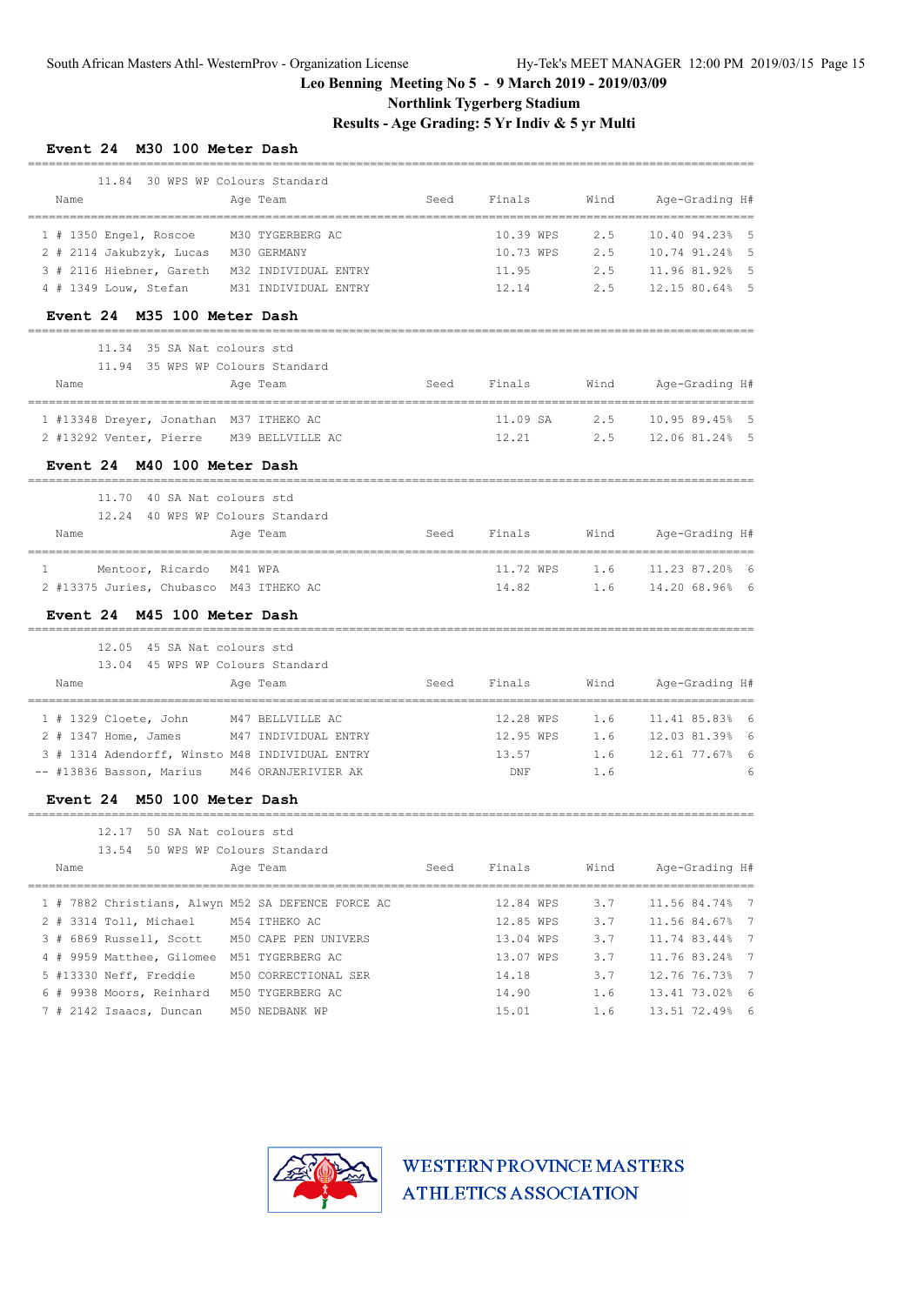**Northlink Tygerberg Stadium**

**Results - Age Grading: 5 Yr Indiv & 5 yr Multi**

| Event 24 M55 100 Meter Dash                                                                  |                          |           |                                      |              |
|----------------------------------------------------------------------------------------------|--------------------------|-----------|--------------------------------------|--------------|
| 12.52 55 SA Nat colours std<br>14.24 55 WPS WP Colours Standard<br>Seed<br>Name<br>Age Team  | Finals                   | Wind      | Age-Grading H#                       |              |
| 1 # 7047 Myburgh, Johan<br>M57 BELLVILLE AC                                                  | 12.54 WPS                |           | 3.7 10.92 89.71% 7                   |              |
| Event 24 M60 100 Meter Dash                                                                  |                          |           |                                      |              |
| 12.92 60 SA Nat. colours std<br>14.74 60 WPS WP Colours Standard<br>Name<br>Age Team         | Finals<br>Seed           |           | Wind Age-Grading H#                  |              |
| 1 # 7263 Warries, Joseph M63 UNIVERSITY WESTE                                                | 13.42 WPS                |           | 3.7 11.30 86.74% 7                   |              |
| Event 24 M65 100 Meter Dash                                                                  |                          |           |                                      |              |
| 13.73 65 SA Nat colours std<br>15.54 65 WPS WP Colours Standard                              |                          |           |                                      |              |
| Seed<br>Name<br>Age Team                                                                     | Finals                   |           | Wind Age-Grading H#                  |              |
| 1 # 617 Deetlefs, Pietie M66 BOLMA                                                           | 13.90 WPS                |           | 3.7 11.28 86.83% 7                   |              |
| Event 24 M80 100 Meter Dash                                                                  |                          |           |                                      |              |
| 17.50 80 SA Nat colours std<br>19.50 80 WPS WP Colours Standard                              |                          |           |                                      |              |
| Name<br>Seed<br>Age Team<br>___________________________________                              | Finals                   |           | Wind Age-Grading H#                  |              |
| 1 # 846 Van Zyl, Jakobus M81 VARSITY OLD BOYS AC                                             | 16.90 SA                 |           | 2.9 11.78 83.14% 8                   |              |
| Event 24 M85 100 Meter Dash                                                                  |                          |           |                                      |              |
| 21.00 85 SA Nat colours std<br>22.00 85 WPS WP Colours Standard                              |                          |           |                                      |              |
| Name<br>Seed<br>Age Team                                                                     | Finals                   | Wind      | Age-Grading H#                       |              |
| 1 # 7040 Cross, Ronald<br>M85 BELLVILLE AC<br>M88 CAPE PEN UNIVERS<br>2 # 6872 Ridge, Arthur | 17.17 SA<br>18.66 SA     | 2.9       | 11.03 88.76% 8<br>2.9 11.99 81.67% 8 |              |
| Event 25 W20-29 High Jump                                                                    |                          |           |                                      |              |
| Age Team<br>Name                                                                             | Seed                     | Finals    |                                      | Age-Grading  |
| $--$ # 7265 Uys, Brittany<br>W22 UNIVERSITY WESTE<br>Event 25 W45 High Jump                  |                          |           | NΗ                                   |              |
| 1.36m  45 SA Nat colours std<br>1.20m 45 WPS WP Colours Standard<br>Name<br>Age Team         | Seed                     | Finals    |                                      | Age-Grading  |
| 1 # 6647 Lategan, Jill<br>W47 GOODWOOD HARRIERS                                              | ________________________ | 1.21m WPS |                                      | 1.40m 67.22% |

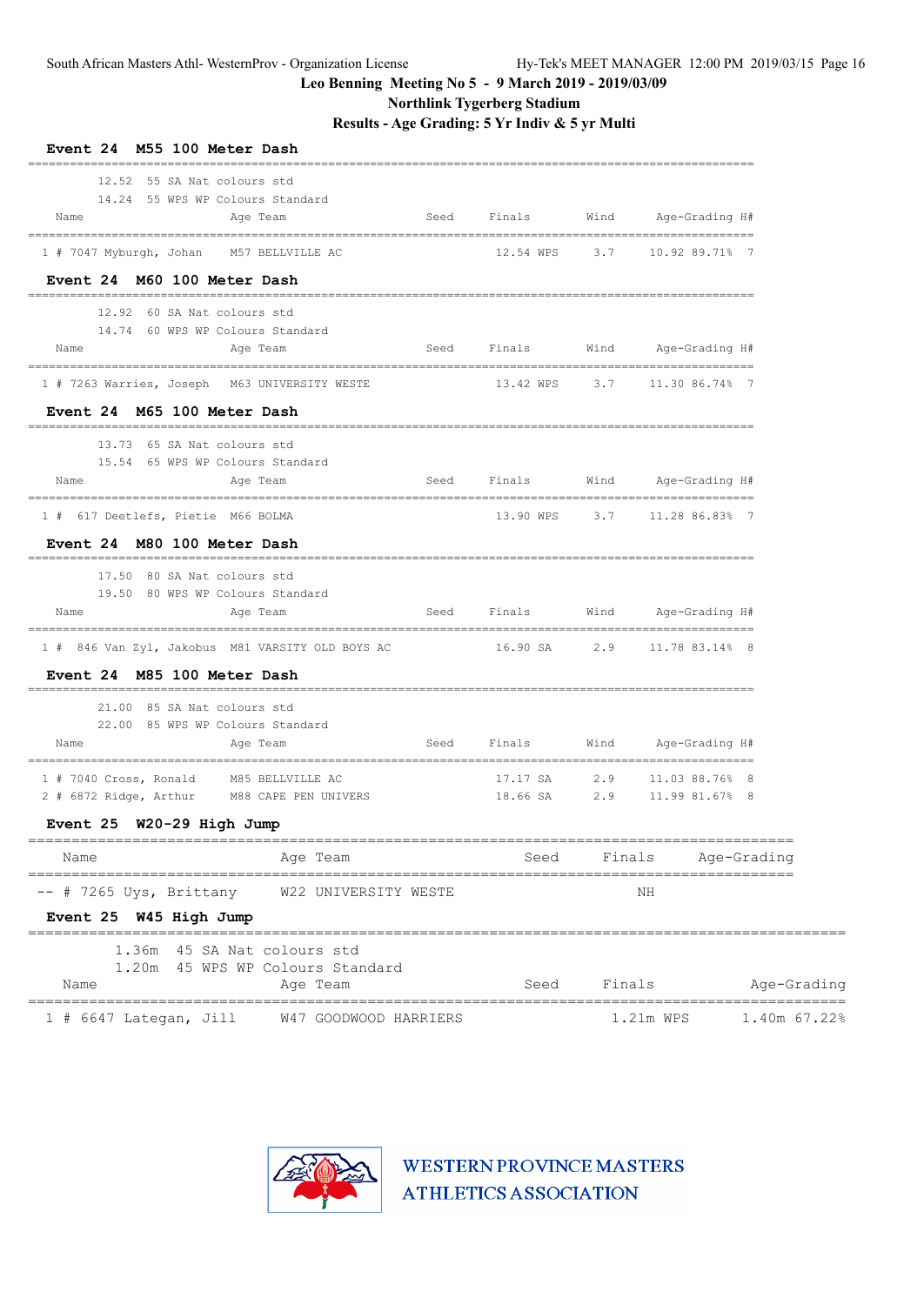**Northlink Tygerberg Stadium**

**Results - Age Grading: 5 Yr Indiv & 5 yr Multi**

| Event 26 M15-19 High Jump                                                |             |                  |                                        |
|--------------------------------------------------------------------------|-------------|------------------|----------------------------------------|
| Age Team<br>Name                                                         |             |                  | Seed Finals Age-Grading                |
| 1 # 194 Rogers, Jamiel M17 PAARL AC                                      |             |                  | 1.85m 1.85m 75.51%                     |
| Event 26 M30 High Jump<br>=====================                          |             |                  |                                        |
| 1.63m 30 WPS WP Colours Standard                                         |             |                  |                                        |
| Name<br>Aqe Team                                                         |             | Seed Finals      | Age-Grading                            |
| 1 # 1349 Louw, Stefan M31 INDIVIDUAL ENTRY                               |             |                  | 1.85m WPS 1.85m 75.51%                 |
| Event 26 M35 High Jump                                                   |             |                  |                                        |
| 1.85m 35 SA Nat colours std                                              |             |                  |                                        |
| 1.58m 35 WPS WP Colours Standard<br>Name<br>Age Team                     |             | Seed Finals      | Age-Grading                            |
| 1 #13292 Venter, Pierre M39 BELLVILLE AC                                 |             | 1.55m            | 1.59m 64.85%                           |
| Event 26 M55 High Jump                                                   |             |                  |                                        |
| 1.51m 55 SA Nat colours std                                              |             |                  |                                        |
| 1.33m 55 WPS WP Colours Standard<br>Name<br>Age Team                     |             |                  | Seed Finals Age-Grading                |
|                                                                          |             |                  |                                        |
| 1 # 9945 Bredeveldt, Neal M58 BOLMA<br>Event 27 W30 1500 Meter Run       |             |                  |                                        |
|                                                                          |             |                  |                                        |
| 5:16.00 30 WPS WP Colours Standard<br>Age Team<br>Name                   | Seed Finals |                  | Age-Grading                            |
|                                                                          |             | 5:26.60          | 5:26.61 71.18%                         |
| 1 # 2088 Du Plessis, Madel W30 NEDBANK WP<br>Event 27 W45 1500 Meter Run |             |                  |                                        |
| 5:13.00 45 SA Nat colours std                                            |             |                  |                                        |
| 6:15.00 45 WPS WP Colours Standard                                       |             |                  |                                        |
| Age Team<br>Name                                                         |             |                  | Seed Finals <b>Example Age-Grading</b> |
| 1 # 2804 Brink, Elizabeth W45 DURBANVILLE AC                             |             | 6:19.52          | 5:43.17 67.74%                         |
| Event 27 W60 1500 Meter Run                                              |             |                  |                                        |
| 6:09.00 60 SA Nat colours std                                            |             |                  |                                        |
| 7:10.00 60 WPS WP Colours Standard<br>Name<br>Age Team                   |             | Seed Finals Seed | Age-Grading                            |
| W61 SPARTAN HARRIERS AC<br>1 # 1957 James, Pamela                        |             | 8:07.83          | 6:18.51 61.42%                         |

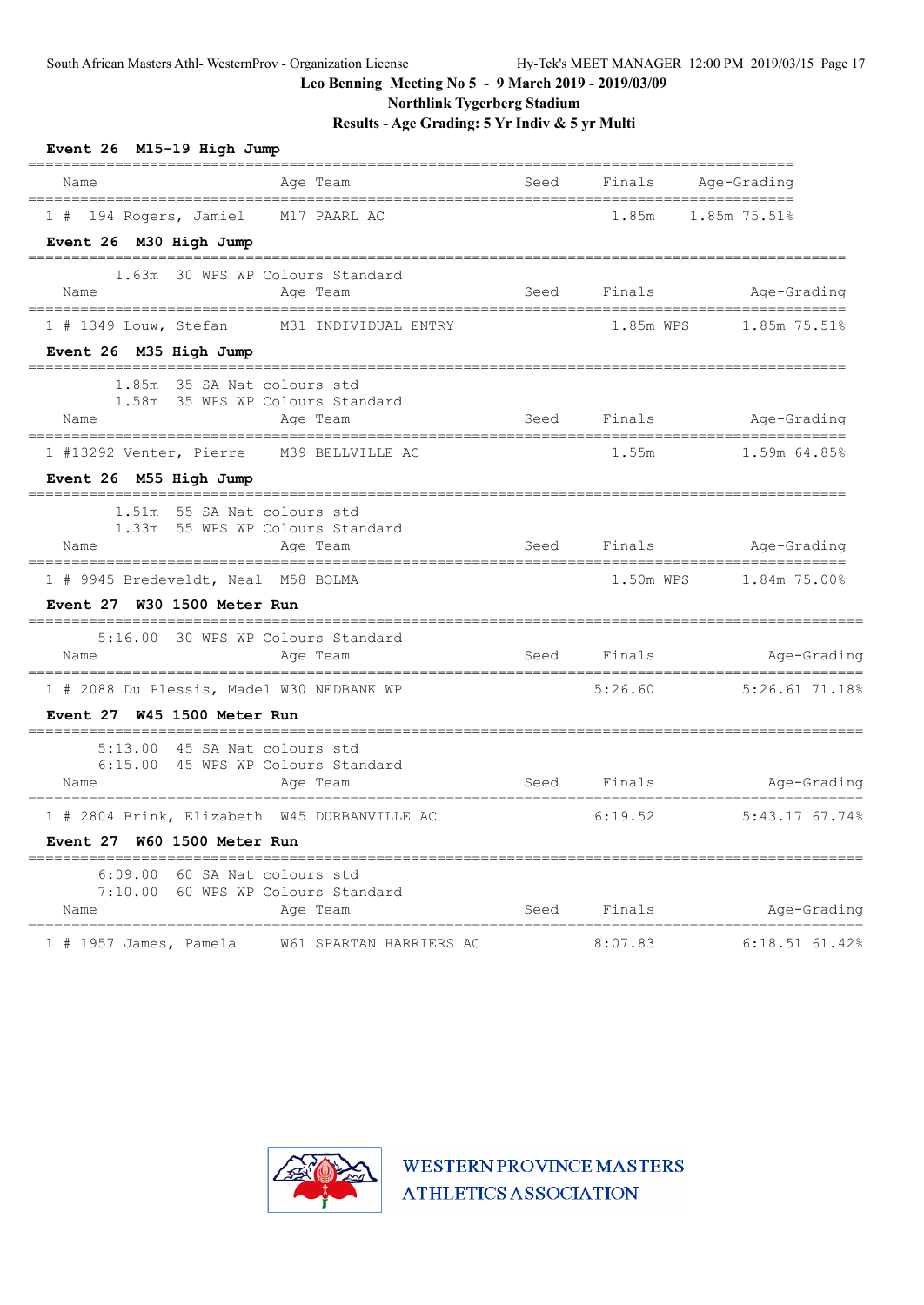**Northlink Tygerberg Stadium**

### **Results - Age Grading: 5 Yr Indiv & 5 yr Multi**

| Event 28 M12-19 1500 Meter Run                                                                                            |                                   |                        |                                                                    |
|---------------------------------------------------------------------------------------------------------------------------|-----------------------------------|------------------------|--------------------------------------------------------------------|
| Name<br>Age Team                                                                                                          | Seed                              | Finals                 | Age-Grading<br>===================                                 |
| 1 #20506 Fortuin, Adiel<br>M16 ITHEKO AC<br>2 #20505 Booysen, Curtis<br>M17 ITHEKO AC                                     |                                   | 4:36.43                | 4:36.44 74.52%<br>4:45.69 4:45.70 72.11%<br>4:46.30 4:46.31 71.95% |
| 3 # 7283 Lindt, Darryl<br>M19 UNIVERSITY WESTE                                                                            |                                   |                        |                                                                    |
| 4 #20507 Flink, Gavin<br>M14 ITHEKO AC<br>5 #20835 Dodi, Lutho<br>M15 GUGULETHU AC                                        |                                   | 5:46.00                | 5:14.15 5:14.16 65.57%<br>$5:46.01$ 59.54%                         |
| M20-29 1500 Meter Run<br>Event 28                                                                                         |                                   |                        |                                                                    |
| Age Team<br>Name                                                                                                          | Seed                              | Finals                 | Age-Grading                                                        |
| Maqetuka, Sipho<br>M24 MADIBAZ<br>1                                                                                       |                                   | 4:36.62                | 4:36.63 74.47%                                                     |
| Event 28 M40 1500 Meter Run                                                                                               |                                   |                        |                                                                    |
| 4:06.00 40 SA Nat colours std                                                                                             |                                   |                        |                                                                    |
| 4:43.00 40 WPS WP Colours Standard<br>Name<br>Age Team                                                                    | Seed                              | Finals                 | Age-Grading<br>===========================                         |
| 1 #11977 Van Rooyen, Chris M42 BOXER WP ATH CLUB                                                                          |                                   | 4:19.14 WPS            | 4:06.68 83.51%                                                     |
| 2 # 7522 Van Der Walt, Tja M41 CAPE MULTI-SPORT                                                                           |                                   | 4:50.99                | 4:37.00 74.37%                                                     |
| Event 28 M50 1500 Meter Run                                                                                               |                                   |                        |                                                                    |
| 4:29.00 50 SA Nat colours std                                                                                             |                                   |                        |                                                                    |
| 5:12.00 50 WPS WP Colours Standard<br>Name<br>Age Team<br>================================                                | Seed                              | Finals                 | Age-Grading<br>================                                    |
| ===============================<br>1 # 139 Philander, Tobias M54 ITHEKO AC<br>-- #10224 Swart, Dries M54 ATHLANTIC TRIATH |                                   | 4:47.36 WPS<br>DNF     | 4:10.90 82.11%                                                     |
| Event $29$ W20-29 400 Meter Dash                                                                                          |                                   |                        | =================                                                  |
| Name<br>Age Team                                                                                                          | Seed<br>------------------------- | Finals                 | Age-Grading<br>================                                    |
| 1 #10597 Arendse, Caitlin W23 UNIVERSITY OF CA                                                                            |                                   | 1:05.10                | $1:05.11$ 73.12%                                                   |
| Event 29 W50 400 Meter Dash                                                                                               |                                   |                        |                                                                    |
| 1:09.52 50 SA Nat colours std                                                                                             |                                   |                        |                                                                    |
| 1:20.14 50 WPS WP Colours Standard<br>Name<br>Age Team                                                                    | Seed                              | Finals                 | Age-Grading                                                        |
| $1$ # 1348 Graf, Barbara<br>W53 SWITSERLAND                                                                               |                                   | $1:17.45$ WPS          | 1:06.42 71.67%                                                     |
| Event 29 W55 400 Meter Dash                                                                                               |                                   |                        |                                                                    |
| 1:14.70 55 SA Nat colours std                                                                                             |                                   |                        |                                                                    |
| 1:24.14 55 WPS WP Colours Standard<br>Name<br>Age Team                                                                    | Seed                              | Finals                 | Age-Grading                                                        |
| 1 # 3004 Ruppert, Annette W55 STRAND AC<br>2 # 1337 Brink, Lucy<br>W56 BELLVILLE AC                                       |                                   | 1:16.88 WPS<br>1:27.53 | 1:02.7975.81%<br>1:11.49 66.58%                                    |

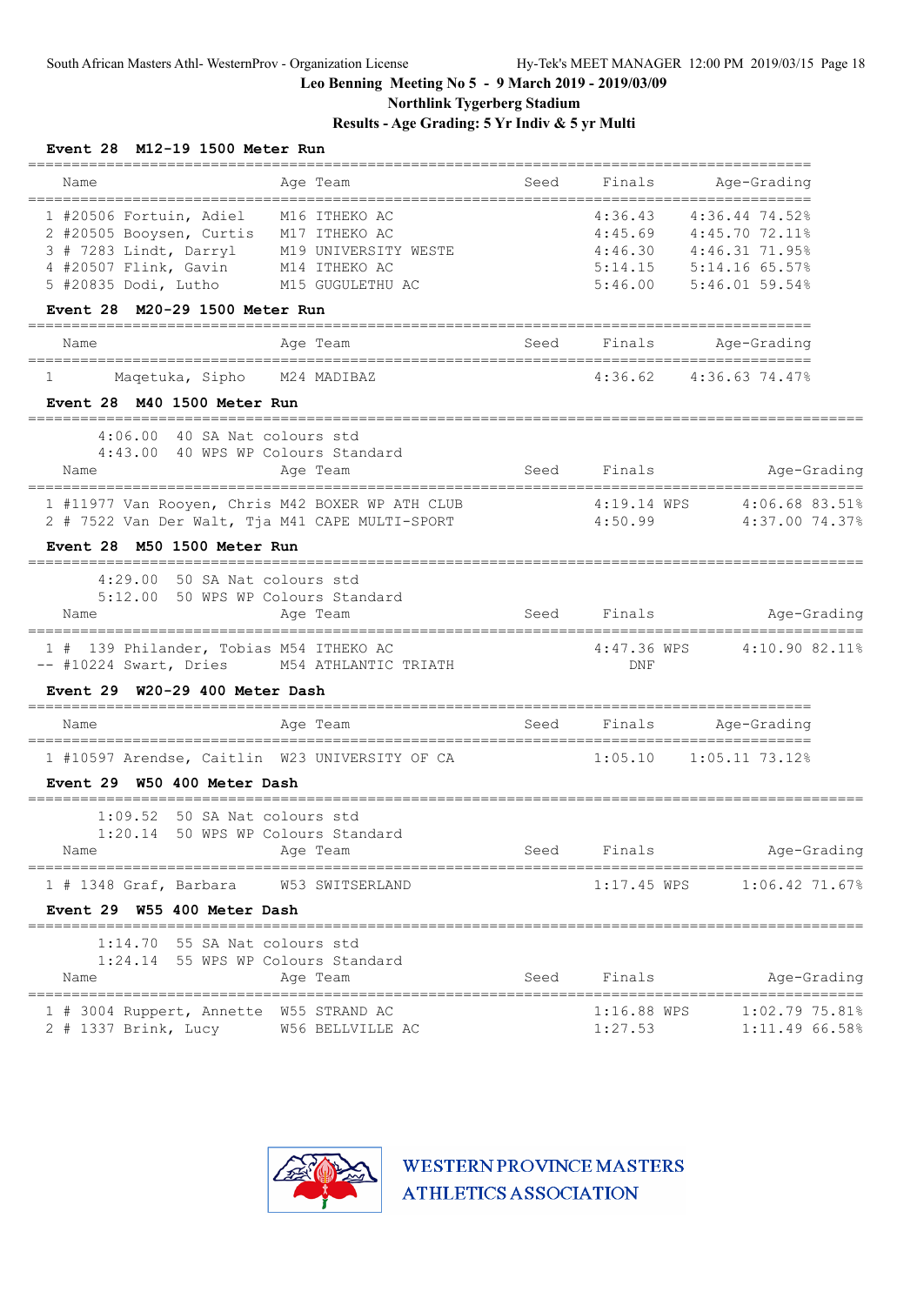**Northlink Tygerberg Stadium**

**Results - Age Grading: 5 Yr Indiv & 5 yr Multi**

| Event 30 M15-19 400 Meter Dash |  |
|--------------------------------|--|
|--------------------------------|--|

| Name<br>Age Team                                                                                                                                                                                                                                                                  |             |                                            | Seed Finals Age-Grading H#                                                                                               |
|-----------------------------------------------------------------------------------------------------------------------------------------------------------------------------------------------------------------------------------------------------------------------------------|-------------|--------------------------------------------|--------------------------------------------------------------------------------------------------------------------------|
| 1 #12354 Field, Jamie M17 ULTRA AC<br>2 #21088 Valensky, Tyrique M17 PAROW AC<br>3 #10505 Hendricks, Shahee M18 UNIVERSITY OF CA<br>4 #20498 Kandaya, Hanif M16 BELLVILLE AC                                                                                                      |             |                                            | 53.59 53.60 80.57% 4<br>55.77 55.78 77.43% 4<br>59.01 59.02 73.17% 4<br>1:03.44 1:03.45 68.06% 4                         |
| Event 30 M20-29 400 Meter Dash                                                                                                                                                                                                                                                    |             |                                            |                                                                                                                          |
| Age Team<br>Name                                                                                                                                                                                                                                                                  |             |                                            | Seed Finals Age-Grading H#                                                                                               |
| 1 # 7254 Van der Merwe, Ke M23 ITHEKO AC<br>$\mathbf{2}^{\mathbf{2}}$<br>Flagg, Jaden M24 STRAND AC<br>3 # 7281 Burgess, Rheece M20 UNIVERSITY WESTE<br>4 # 6863 Arendse, Jody M24 CAPE PEN UNIVERS<br>5 #10473 Uukuna, Marco M20 UNIVERSITY OF CA<br>Event 30 M40 400 Meter Dash |             |                                            | 50.19 50.20 86.03% 3<br>51.17 51.18 84.39% 3<br>52.38 52.39 82.44% 3<br>52.41 52.42 82.39% 3<br>1:00.03 1:00.04 71.93% 3 |
| 52.41 40 SA Nat colours std<br>56.64 40 WPS WP Colours Standard<br>Age Team<br>Name                                                                                                                                                                                               |             | Seed Finals Mage-Grading H#                |                                                                                                                          |
| 1 # 1381 Von Durckheim, Ch M40 BOLMA<br>2 #15410 Bothma, Rupert M44 BELLVILLE AC<br>Event 30 M45 400 Meter Dash                                                                                                                                                                   | 57.09       | 53.41 80.85% 2<br>1:00.73 56.81 76.01% 2   |                                                                                                                          |
| 54.44 45 SA Nat colours std<br>58.64 45 WPS WP Colours Standard<br>Name<br>Age Team                                                                                                                                                                                               |             | Seed Finals Mge-Grading H#                 |                                                                                                                          |
| 1 #13836 Basson, Marius M46 ORANJERIVIER AK<br>2 #11943 Peacock, Michael M46 BOXER WP ATH CLUB 1:01.26<br>Event 30 M50 400 Meter Dash                                                                                                                                             |             | 55.61 WPS 50.35 85.76% 2<br>55.47 77.85% 2 |                                                                                                                          |
| 56.36 50 SA Nat colours std<br>1:03.44 50 WPS WP Colours Standard<br>Age Team<br>Name                                                                                                                                                                                             | Seed Finals |                                            | Aqe-Gradinq                                                                                                              |
| 1 # 9959 Matthee, Gilomee M51 TYGERBERG AC<br>Event 30 M55 400 Meter Dash                                                                                                                                                                                                         |             | 1:05.48                                    | 57.33 75.34%                                                                                                             |
| 58.13 55 SA Nat colours std<br>1:06.14 55 WPS WP Colours Standard<br>Name<br>Age Team                                                                                                                                                                                             | Seed        | Finals                                     | Age-Grading                                                                                                              |
| 1 # 7047 Myburgh, Johan<br>M57 BELLVILLE AC                                                                                                                                                                                                                                       |             | $1:00.84$ WPS                              | 51.44 83.96%                                                                                                             |

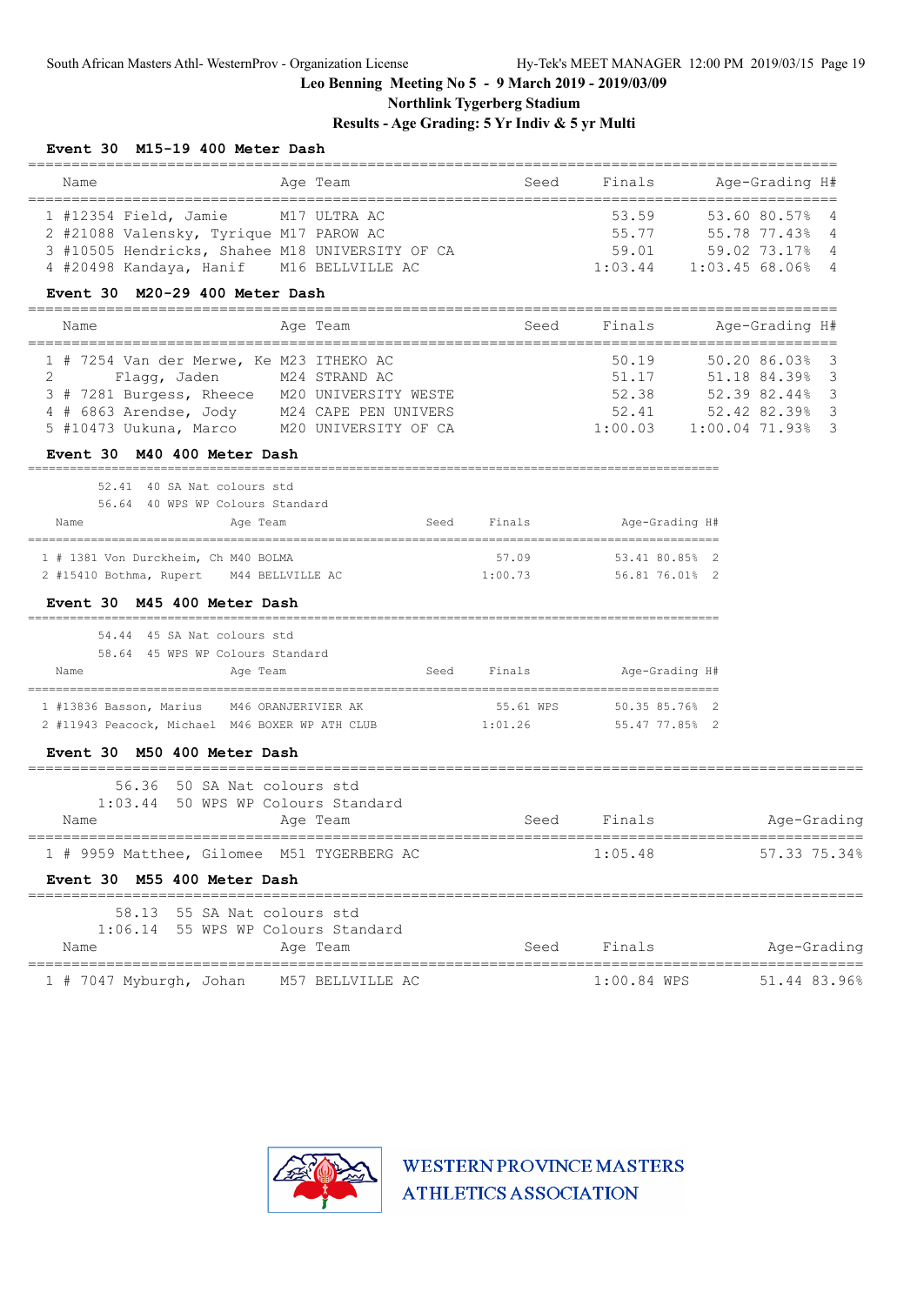**Northlink Tygerberg Stadium**

**Results - Age Grading: 5 Yr Indiv & 5 yr Multi**

| Event 31 W20-29 Javelin Throw<br>__________________________________                                                            |      |                  |                                   |
|--------------------------------------------------------------------------------------------------------------------------------|------|------------------|-----------------------------------|
| Age Team<br>Name                                                                                                               | Seed | Finals           | Age-Grading                       |
| 1 # 1344 Rosun, Jessika W27 INDIVIDUAL ENTRY<br>2 # 1342 Collin, Vanessa W29 INDIVIDUAL ENTRY                                  |      | 49.73m<br>45.37m | 49.73m 68.12%<br>45.37m 62.15%    |
| Event 31 W30 Javelin Throw<br>--------------------                                                                             |      |                  |                                   |
| 28.34m 30 WPS WP Colours Standard<br>Name<br>Age Team                                                                          |      | Seed Finals      | Age-Grading                       |
| 1 # 7038 Hattingh, Olive W32 BELLVILLE AC<br>Event 31 W40 Javelin Throw                                                        |      | 9.52m            | 9.52m 13.04%                      |
| 29.26m 40 SA Nat colours std<br>24.00m 40 WPS WP Colours Standard<br>Age Team<br>Name                                          |      | Seed Finals      | Age-Grading                       |
| 1 # 118 Kruger, Sanet W42 BELLVILLE AC<br>Event 31 W60 Javelin Throw<br>__________________________<br>________________________ |      | 14.62m           | 16.77m 22.98%<br>================ |
| 22.50m 60 SA Nat colours std<br>19.00m 60 WPS WP Colours Standard<br>Age Team<br>Name                                          |      | Seed Finals      | Age-Grading                       |
| 1 # 9935 Dramat, Farieda W60 TYGERBERG AC<br>2 #13286 Stoffberg, Tertia W64 BELLVILLE AC<br>Event 31 W65 Javelin Throw         |      | 18.63m<br>10.73m | 30.02m 41.13%<br>17.29m 23.69%    |
| 20.00m 65 SA Nat colours std                                                                                                   |      |                  |                                   |
| 18.00m 65 WPS WP Colours Standard<br>Age Team<br>Name<br>======================================                                |      | Seed Finals      | Age-Grading                       |
| 1 # 9046 Erasmus, Zelda W66 BELLVILLE AC<br>Event 32 M15-19 Javelin Throw                                                      |      |                  | 18.64m WPS 33.87m 46.40%          |
| Age Team<br>Name                                                                                                               |      |                  | Seed Finals Age-Grading           |
| 1 #20498 Kandaya, Hanif M16 BELLVILLE AC<br>Event 32 M20-29 Javelin Throw                                                      |      | 37.75m           | 37.75m 38.33%                     |
| Age Team<br>Name                                                                                                               | Seed | Finals           | Age-Grading                       |
| 1 # 146 Theunis, Elgar M23 ULTRA AC                                                                                            |      | 21.79m           | ---------------<br>21.79m 22.13%  |

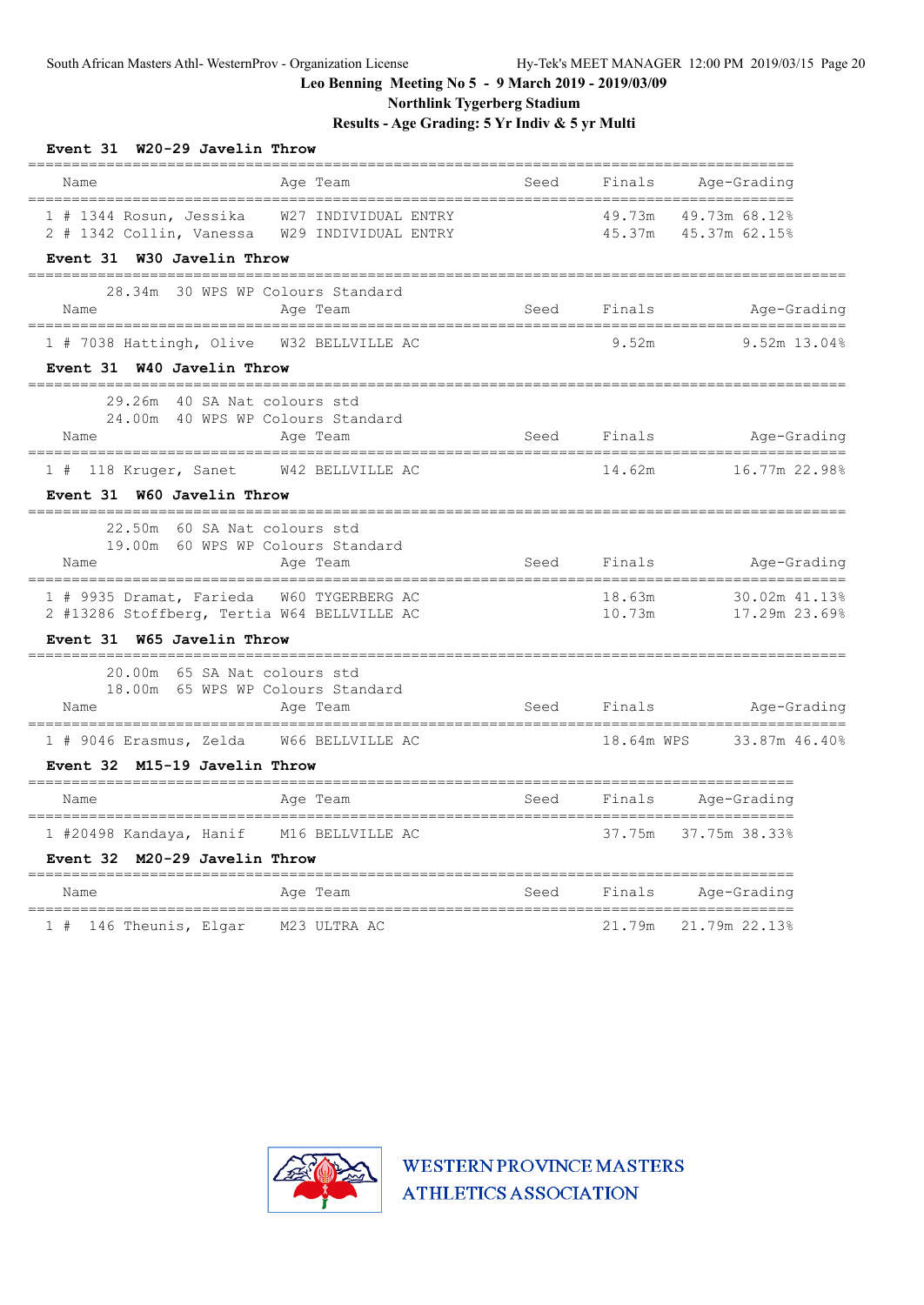**Northlink Tygerberg Stadium**

**Results - Age Grading: 5 Yr Indiv & 5 yr Multi**

| Event 32 M30 Javelin Throw<br>===================                                                                          |                        |                  |                                                                       |
|----------------------------------------------------------------------------------------------------------------------------|------------------------|------------------|-----------------------------------------------------------------------|
| 50.84m 30 WPS WP Colours Standard<br>Age Team<br>Name                                                                      |                        | Seed Finals      | Age-Grading                                                           |
| 1 # 7048 Sheldon, Lee-Roy M33 BELLVILLE AC<br>2 # 126 Rix, Andre M32 TITANS                                                |                        | 30.74m<br>17.39m | 30.74m 31.21%<br>17.39m 17.66%                                        |
| Event 32 M35 Javelin Throw                                                                                                 |                        |                  |                                                                       |
| 54.00m 35 SA Nat colours std<br>43.50m 35 WPS WP Colours Standard<br>Age Team<br>Name                                      |                        |                  | Seed Finals Age-Grading                                               |
| 1 # 4342 Wiener, Shukri M37 PINELANDS AC                                                                                   |                        | 37.00m           | 37.46m 38.05%                                                         |
| Event 32 M40 Javelin Throw                                                                                                 | ______________________ |                  |                                                                       |
| 52.45m 40 SA Nat colours std<br>40.00m 40 WPS WP Colours Standard<br>Name<br>Age Team                                      |                        |                  | =============<br>Seed Finals Age-Grading                              |
| 1 # 2119 Gates, Johan M41 INDIVIDUAL ENTRY                                                                                 |                        |                  | 41.36m WPS 44.92m 45.62%                                              |
| Event 32 M50 Javelin Throw                                                                                                 |                        |                  |                                                                       |
| 46.49m 50 SA Nat colours std<br>30.00m 50 WPS WP Colours Standard<br>Name<br>Age Team                                      | Seed Finals            |                  | Age-Grading                                                           |
| 1 # 9049 Du Bruyn, Japie M50 BELLVILLE AC<br>2 # 2121 Smith, JC M51 BELLVILLE AC<br>3 # 2142 Isaacs, Duncan M50 NEDBANK WP |                        | 14.65m           | 40.76m WPS 50.04m 50.82%<br>38.35m WPS 47.08m 47.81%<br>17.98m 18.26% |
| Event 32 M65 Javelin Throw                                                                                                 |                        |                  |                                                                       |
| 37.00m 65 SA Nat colours std<br>26.00m 65 WPS WP Colours Standard<br>Name<br>Age Team                                      |                        |                  | Seed Finals Age-Grading                                               |
| --------------------------------<br>1 # 9047 Erasmus, Nick M68 BELLVILLE AC                                                |                        |                  | 20.11m 31.41m 31.90%                                                  |
| Event 32 M70 Javelin Throw                                                                                                 |                        |                  |                                                                       |
| 33.00m 70 SA Nat colours std<br>24.00m 70 WPS WP Colours Standard<br>Name<br>Aqe Team                                      |                        |                  | Seed Finals Age-Grading                                               |
| 1 # 9048 Hough, Norman M71 BELLVILLE AC                                                                                    |                        | 33.73m SA        | 56.66m 57.54%                                                         |

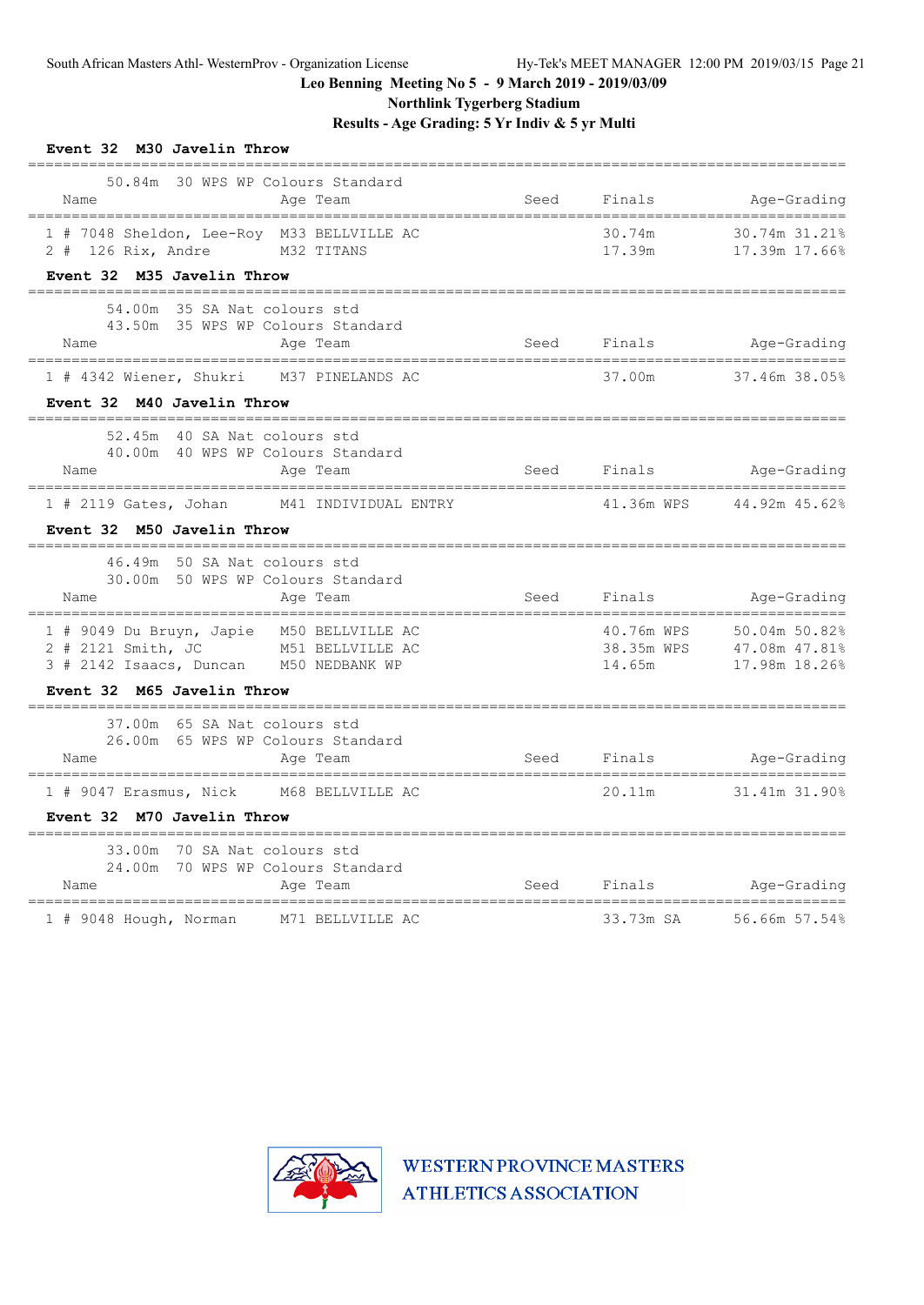**Northlink Tygerberg Stadium**

**Results - Age Grading: 5 Yr Indiv & 5 yr Multi**

| Event 32 M80 Javelin Throw                                                                                                                                                                                            |      |                        |                                                             |
|-----------------------------------------------------------------------------------------------------------------------------------------------------------------------------------------------------------------------|------|------------------------|-------------------------------------------------------------|
| 24.92m 80 SA Nat colours std<br>16.00m 80 WPS WP Colours Standard<br>Name<br>Age Team                                                                                                                                 | Seed |                        | Finals Age-Grading                                          |
| 1 # 4480 Johnston, Steve M80 PINELANDS AC                                                                                                                                                                             |      | 17.72m WPS             | 37.12m 37.70%                                               |
| Event 33 W55 5000 Meter Race Walk                                                                                                                                                                                     |      |                        |                                                             |
| 55 SA Nat colours std<br>31:35.00<br>38:15.00 55 WPS WP Colours Standard<br>Age Team<br>Name<br>1 # 5783 Sutherland, Joy W58 WEST COAST AC                                                                            | Seed | Finals<br>34:48.45 WPS | Age-Grading<br>29:24.95 67.25%                              |
| Event 33 W65 5000 Meter Race Walk                                                                                                                                                                                     |      |                        |                                                             |
| 35:10.00 65 SA Nat colours std<br>45:27.00 65 WPS WP Colours Standard<br>Age Team<br>Name                                                                                                                             |      | Seed Finals            | Age-Grading                                                 |
| 1 # 4573 Blignaut, Frieda W68 SANLAM AC<br>2 # 2070 Nel, Elizabeth W69 SPARTAN HARRIERS AC<br>Event 33 W70 5000 Meter Race Walk                                                                                       |      |                        | 33:03.19 SA 24:52.95 79.51%<br>37:35.96 WPS 28:18.29 69.89% |
| 70 SA Nat colours std<br>37:25.00<br>48:00.00 70 WPS WP Colours Standard<br>Age Team<br>Name                                                                                                                          |      |                        | Seed Finals Age-Grading                                     |
| ====================================<br>1 #10940 Josephs, Wendy W70 RUNWALK FOR LIFE AC 37:03.73 SA 26:01.06 76.04%<br>Event 33 W75 5000 Meter Race Walk                                                              |      |                        |                                                             |
| 40:00.00 75 SA Nat colours std<br>51:02.00 75 WPS WP Colours Standard<br>Age Team<br>Name<br>1 # 7196 Kidson, Cecile W77 LANGEBAAN AC<br>2 # 1658 Brennan, Megan W75 SPARTAN HARRIERS AC 42:10.07 WPS 27:20.00 72.38% |      | Seed Finals            | Age-Grading<br>38:58.45 SA 25:15.79 78.31%                  |
| Event 33 W80 5000 Meter Race Walk                                                                                                                                                                                     |      |                        |                                                             |
| 44:40.00 80 SA Nat colours std<br>Age Team<br>Name                                                                                                                                                                    |      | Seed Finals            | ================<br>Age-Grading                             |
| $1$ # 1937 Reid, Peggy<br>W82 SPARTAN HARRIERS AC<br>Event 34 M45 5000 Meter Race Walk                                                                                                                                |      | 42:36.36 SA            | 25:11.33 78.54%                                             |
| 25:45.00 45 SA Nat colours std<br>28:42.00 45 WPS WP Colours Standard<br>Name<br>Age Team<br>================================<br>===================================                                                  | Seed | Finals                 | Age-Grading<br>===================                          |
| $1$ # 1749 Jacobs, Reon<br>M48 SPARTAN HARRIERS AC                                                                                                                                                                    |      | 31:56.27               | 29:09.18 61.61%                                             |

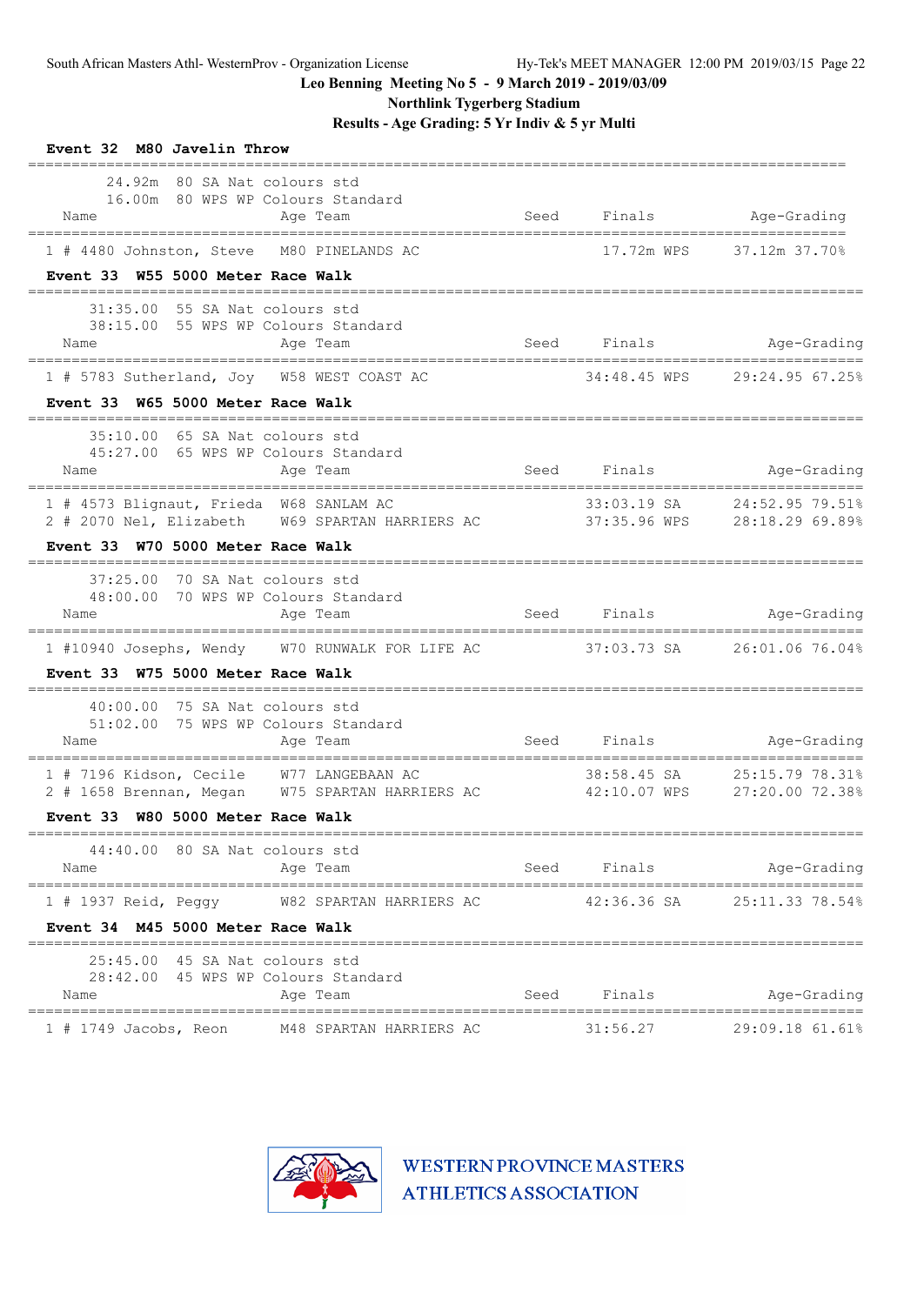**Northlink Tygerberg Stadium**

**Results - Age Grading: 5 Yr Indiv & 5 yr Multi**

| Event 34 M50 5000 Meter Race Walk                                                                                                    |      |              |                                                              |
|--------------------------------------------------------------------------------------------------------------------------------------|------|--------------|--------------------------------------------------------------|
| 50 SA Nat colours std<br>26:45.00<br>30:00.00<br>50 WPS WP Colours Standard<br>Name<br>Age Team<br>================================= | Seed | Finals       | Age-Grading                                                  |
| M50 EASTERNS AC<br>1 # 8804 Jefta, Nicholas                                                                                          |      | 32:49.76     | 28:45.32 62.46%                                              |
| Event 34 M55 5000 Meter Race Walk                                                                                                    |      |              |                                                              |
| 27:55.00<br>55 SA Nat colours std<br>31:42.00 55 WPS WP Colours Standard<br>Age Team<br>Name<br>________                             |      | Seed Finals  | Age-Grading                                                  |
| 1 # 7199 Hector, Douglas M59 LANGEBAAN AC                                                                                            |      | 32:16.61     | 27:04.82 66.32%                                              |
| Event 34 M60 5000 Meter Race Walk                                                                                                    |      |              |                                                              |
| 29:15.00<br>60 SA Nat colours std<br>33:00.00 60 WPS WP Colours Standard<br>Name<br>Age Team                                         | Seed | Finals       | Age-Grading                                                  |
| M62 BELLVILLE AC<br>1 # 5073 Bosman, Marius                                                                                          |      | 31:44.47 WPS | 25:24.72 70.67%                                              |
| Event 34 M70 5000 Meter Race Walk                                                                                                    |      |              |                                                              |
| 33:05.00 70 SA Nat colours std<br>38:00.00 70 WPS WP Colours Standard<br>Name<br>Age Team                                            | Seed | Finals       | Age-Grading                                                  |
| 1 # 4647 Van Zyl, Johan M70 SANLAM AC<br>Event 34 M75 5000 Meter Race Walk                                                           |      | 30:59.83 SA  | 22:13.50 80.81%                                              |
| 35:15.00<br>75 SA Nat colours std<br>41:36.00 75 WPS WP Colours Standard<br>Age Team<br>Name                                         | Seed | Finals       | Age-Grading                                                  |
| 1 # 7054 Spencer, Jurgen M78 BELLVILLE AC                                                                                            |      | 33:11.64 SA  | 22:17.99 80.54%                                              |
| Event 35 W15-19 Triple Jump<br>=====================<br>=============                                                                |      |              |                                                              |
| Name<br>Age Team<br>=================================                                                                                | Seed | Finals Wind  | ============================<br>Age-Grading<br>------------- |
| 35 Donough, Ameera W18 ULTRA AC                                                                                                      |      | NWI<br>ND.   |                                                              |
| Event 35 W20-29 Triple Jump                                                                                                          |      |              |                                                              |
| Age Team<br>Name                                                                                                                     | Seed | Finals Wind  | Age-Grading                                                  |
| ===================================<br>1 # 1341 Potiron, Liliane W20 INDIVIDUAL ENTRY                                                |      | 12.18m       | 3.5 12.18m 78.58%                                            |

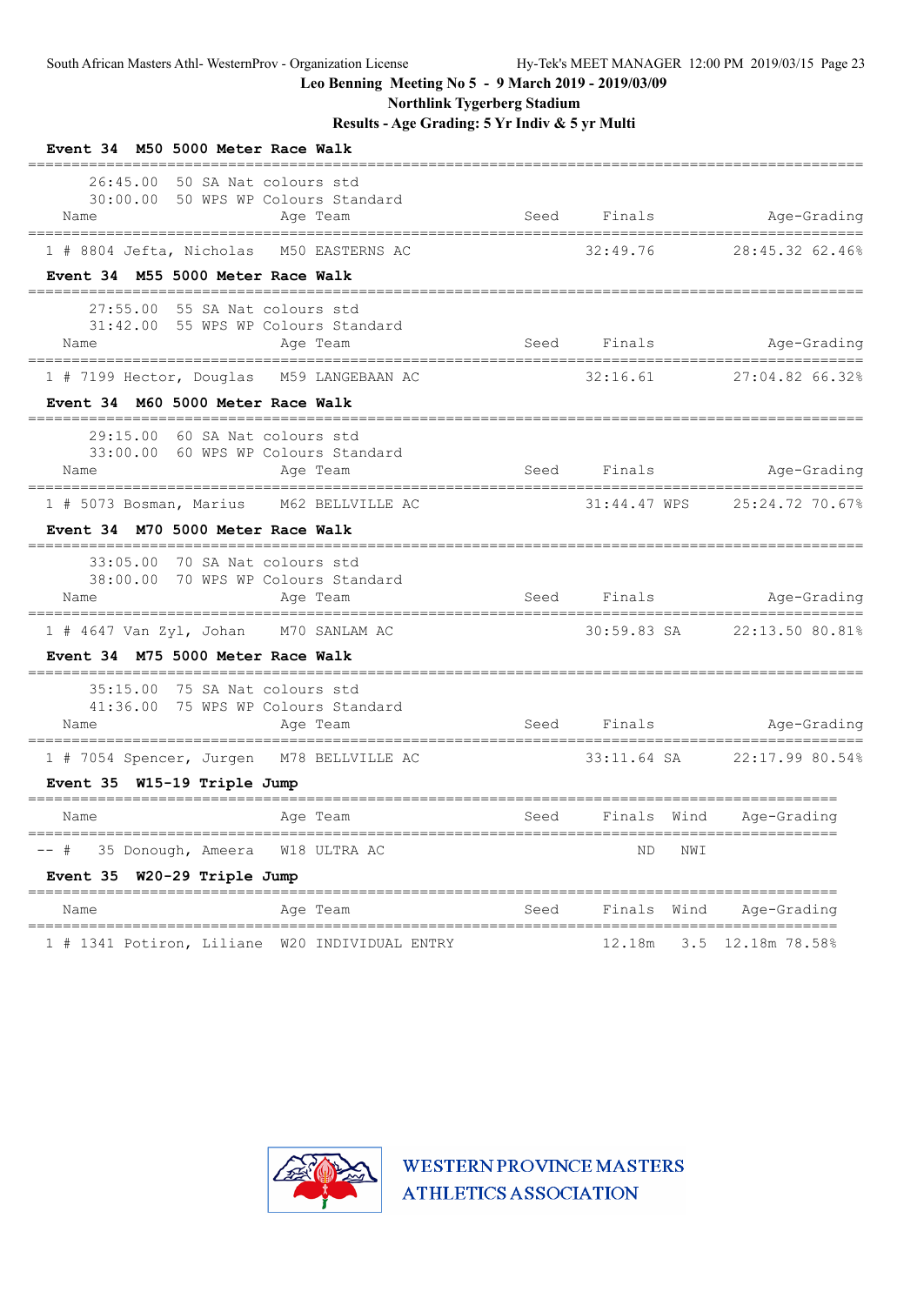**Northlink Tygerberg Stadium**

**Results - Age Grading: 5 Yr Indiv & 5 yr Multi**

| Name<br>=================================                                      | Age Team                       | ---------------------------           |          |        |                  | Seed Finals Wind Age-Grading                     |
|--------------------------------------------------------------------------------|--------------------------------|---------------------------------------|----------|--------|------------------|--------------------------------------------------|
| 1 #20179 Fisher, Jesse M18 TYGERBERG AC<br>Event 36 M50 Triple Jump            | Isaacs, Keanu M17 BELLVILLE AC |                                       |          | ND.    | NWI              | 14.50m 5.0 14.50m 79.28%                         |
| 11.43m 50 SA Nat colours std                                                   |                                |                                       |          |        |                  |                                                  |
| 10.00m 50 WPS WP Colours Standard                                              |                                |                                       |          |        |                  |                                                  |
| Name<br>Age Team                                                               |                                | Seed Finals                           |          |        | Wind Age-Grading |                                                  |
| 1 # 9959 Matthee, Gilomee M51 TYGERBERG AC                                     |                                | 10.51m WPS    1.4    12.59m    68.87% |          |        |                  |                                                  |
| Event 36 M55 Triple Jump                                                       |                                |                                       |          |        |                  |                                                  |
| 10.80m 55 SA Nat colours std                                                   |                                |                                       |          |        |                  |                                                  |
| 9.20m 55 WPS WP Colours Standard<br>Name<br>Age Team                           |                                | Seed Finals                           | Wind     |        | Age-Grading      |                                                  |
|                                                                                |                                |                                       |          |        |                  |                                                  |
| -- # 9945 Bredeveldt, Neal M58 BOLMA                                           |                                | ND                                    | NWI      |        |                  |                                                  |
| Event 37 W45 5000 Meter Run                                                    |                                |                                       |          |        |                  |                                                  |
| 19:45.00 45 SA Nat colours std                                                 |                                |                                       |          |        |                  |                                                  |
| 22:30.00 45 WPS WP Colours Standard<br>Name                                    | Age Team                       | Seed Finals                           |          |        |                  | Age-Grading                                      |
| 1 # 2804 Brink, Elizabeth W45 DURBANVILLE AC                                   |                                |                                       |          |        |                  | ================<br>22:25.34 WPS 20:30.99 70.24% |
| Event 37 W55 5000 Meter Run                                                    |                                |                                       |          |        |                  |                                                  |
| $21:28.00$ 55 SA Nat colours std                                               |                                |                                       |          |        |                  |                                                  |
| 26:00.00 55 WPS WP Colours Standard                                            |                                |                                       |          |        |                  |                                                  |
| Name                                                                           | Age Team                       | Seed Finals                           |          |        |                  | Aqe-Grading<br>============                      |
| 1 # 9937 Du Bruyn, Linda W55 TYGERBERG AC                                      |                                |                                       |          |        |                  |                                                  |
| Event 38 M20-29 5000 Meter Run                                                 |                                |                                       |          |        |                  |                                                  |
| Name                                                                           | Age Team                       | Seed                                  |          |        |                  | Finals Age-Grading                               |
|                                                                                |                                |                                       |          |        |                  | 15:55.40  15:55.41  79.23%                       |
|                                                                                |                                |                                       | 17:40.73 |        |                  | 17:40.74 71.37%                                  |
| 1 # 8808 Van Staden, Gersh M22 EASTERNS AC<br>2<br>Maqetuka, Sipho M24 MADIBAZ |                                |                                       |          |        |                  |                                                  |
| Event 38 M35 5000 Meter Run                                                    |                                |                                       |          |        |                  |                                                  |
| 15:10.00 35 SA Nat colours std                                                 |                                |                                       |          |        |                  |                                                  |
| 17:15.00 35 WPS WP Colours Standard                                            |                                |                                       |          |        |                  |                                                  |
| Name                                                                           | Age Team                       | Seed                                  |          | Finals |                  | Age-Grading                                      |

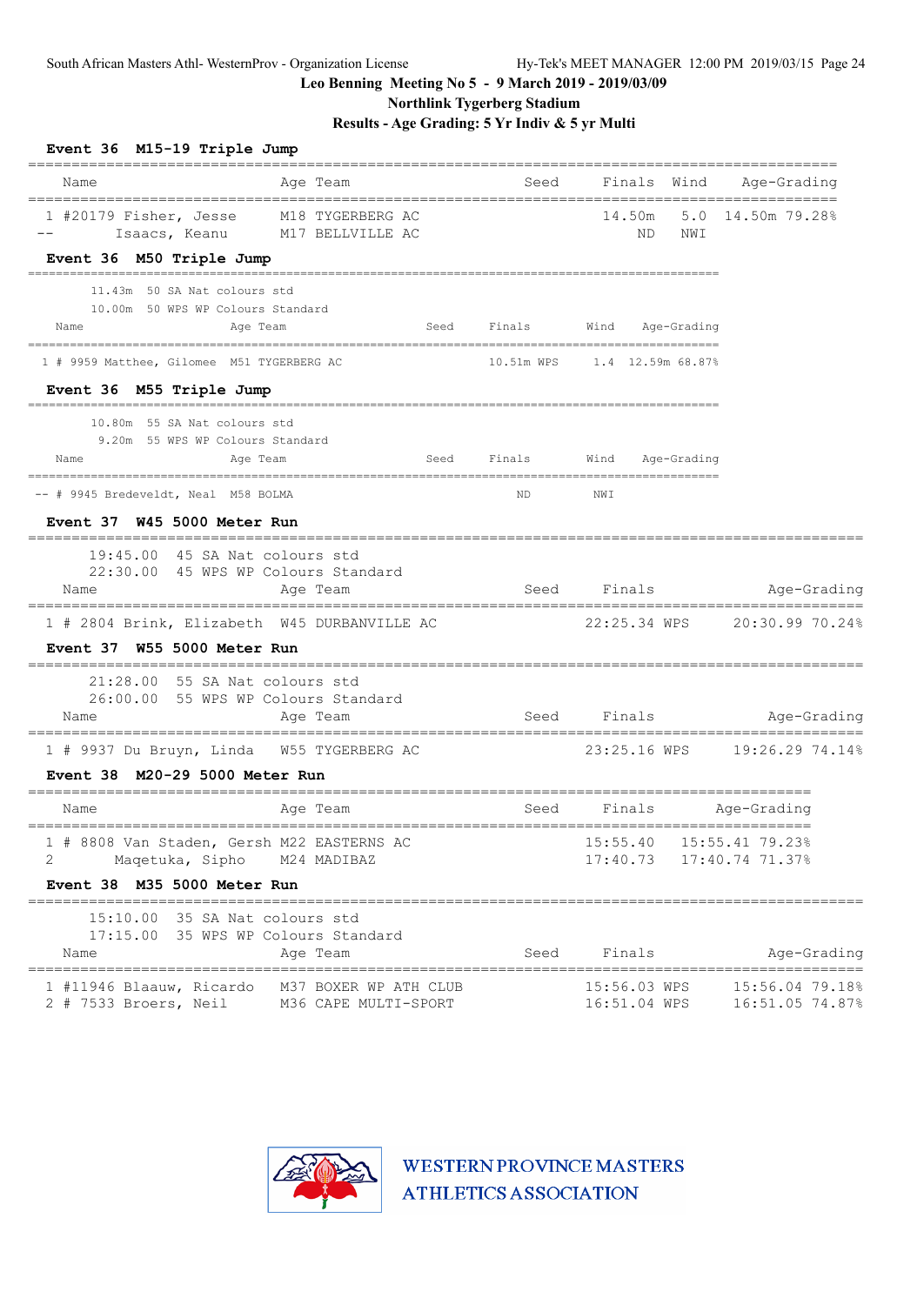**Northlink Tygerberg Stadium**

**Results - Age Grading: 5 Yr Indiv & 5 yr Multi**

| Event 38 M40 5000 Meter Run                                                   |                                      |             |                    |                                |
|-------------------------------------------------------------------------------|--------------------------------------|-------------|--------------------|--------------------------------|
| 15:22.00 40 SA Nat colours std<br>18:00.00 40 WPS WP Colours Standard<br>Name | Age Team                             |             | Seed Finals        | Age-Grading                    |
| 1 #13375 Juries, Chubasco M43 ITHEKO AC                                       |                                      |             | 20:10.47           | 19:28.23 64.80%                |
| Event 38 M50 5000 Meter Run                                                   |                                      |             |                    |                                |
| 16:31.00 50 SA Nat colours std<br>19:00.00 50 WPS WP Colours Standard<br>Name | Age Team                             | Seed        | Finals             | Age-Grading                    |
| -- # 2112 Williams, Alan M54 INDIVIDUAL ENTRY                                 |                                      |             | <b>DNF</b>         |                                |
| Event 38 M70 5000 Meter Run                                                   |                                      |             |                    |                                |
| 21:43.00 70 SA Nat colours std<br>27:00.00 70 WPS WP Colours Standard<br>Name | Age Team                             |             | Seed Finals        | Age-Grading                    |
| 1 # 958 Kotze, Johann M71 WHALERS AC                                          |                                      |             |                    | 26:29.19 WPS 19:48.72 63.68%   |
| Event 39 W30 Weight Throw                                                     |                                      |             |                    |                                |
| 7.83m 30 WPS WP Colours Standard<br>Name                                      | Age Team                             | Seed Finals |                    | Age-Grading                    |
| 1 # 7038 Hattingh, Olive W32 BELLVILLE AC<br>Event 39 W40 Weight Throw        |                                      |             | 5.57m              | 5.57m 23.60%                   |
| 11.50m 40 SA Nat colours std<br>9.40m 40 WPS WP Colours Standard<br>Name      | Age Team                             |             |                    | Seed Finals Age-Grading        |
| 1 # 118 Kruger, Sanet W42 BELLVILLE AC                                        |                                      |             |                    |                                |
| Event 39 W60 Weight Throw                                                     |                                      |             |                    |                                |
| 11.00m 60 SA Nat colours std<br>Name                                          | Age Team                             |             | Seed Finals        | Age-Grading                    |
| 1 #13286 Stoffberg, Tertia W64 BELLVILLE AC<br>2 # 9935 Dramat, Farieda       | W60 TYGERBERG AC                     |             | 8.93m<br>8.44m     | 10.81m 45.82%<br>10.21m 43.30% |
| Event 39 W65 Weight Throw                                                     | ________________________________     |             |                    |                                |
| 65 SA Nat colours std<br>10.00m<br>Name<br>===============                    | Age Team                             | Seed        | Finals             | Age-Grading<br>===========     |
| 1 # 9046 Erasmus, Zelda<br>2 #11112 Du Toit, Aletta                           | W66 BELLVILLE AC<br>W67 BELLVILLE AC |             | 11.07m SA<br>7.90m | 14.67m 62.19%<br>10.47m 44.38% |